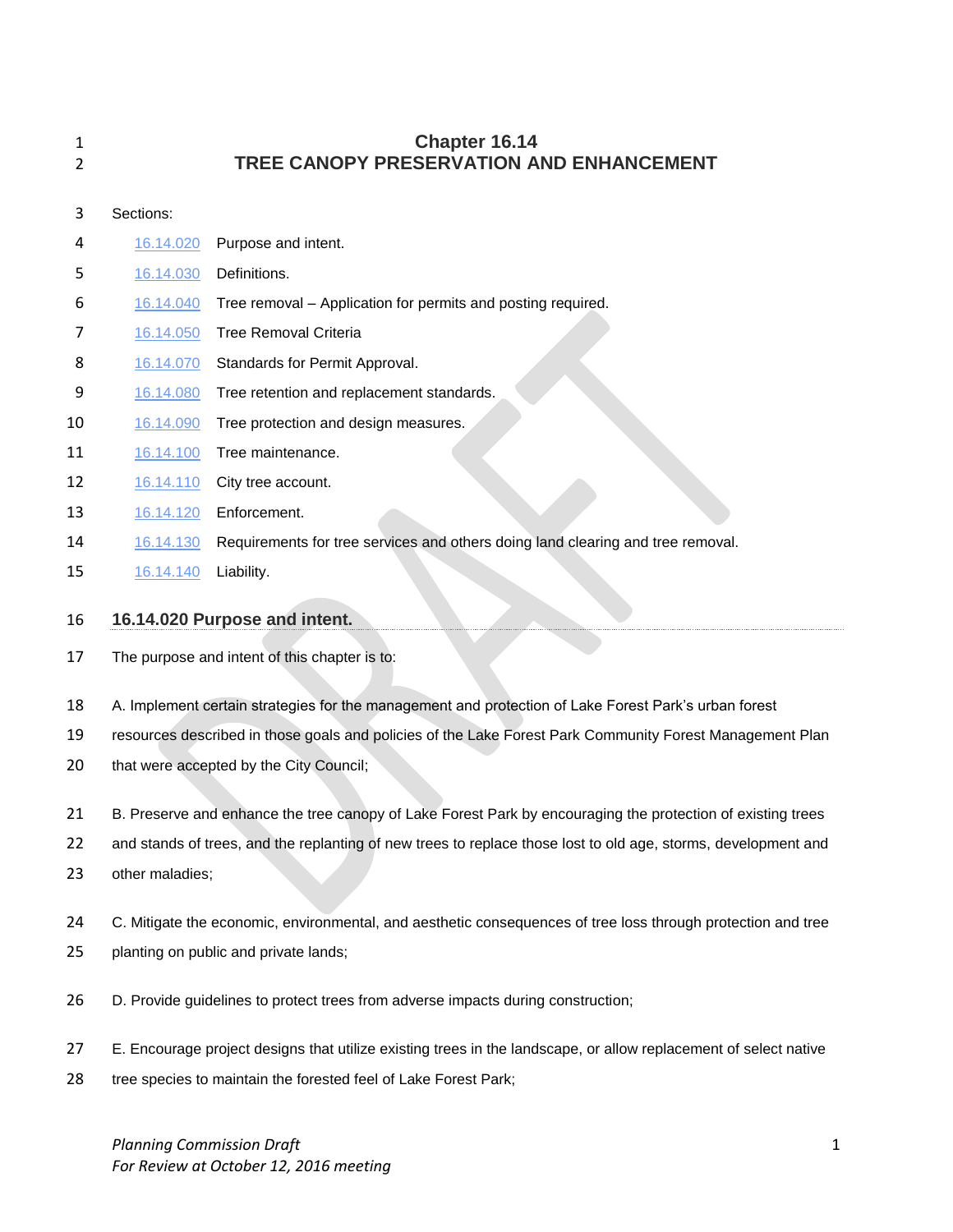- F. To protect private property rights and allow property owners to make reasonable use of their property while
- protecting suitable and appropriate trees for that site; and
- G. Maintain and protect the public health, safety, and general welfare.

#### **16.14.030 Definitions.**

- For the purposes of this chapter, the following terms are defined as follows:
- "Administrator" means the planning director or the planning director's designee.
- "At-Risk tree" means a tree that is exposed to potential damage but can be preserved during the construction
- 8 process of Major or Minor Development, through strict adherence to recommendations from the City's Qualified
- Tree Professional.
- "Best management practices (BMPs)" means adherence to tree health care standards detailed in the current
- edition of the American National Standards Institute (ANSI) A300 and the current edition of the International
- Society of Arboriculture (ISA) BMPs, including but not restricted to the following elements of tree protection and
- care:
- 1. Avoidance of physical damage to tree roots, stem, branches, and foliage, including, but not limited to, topping;
- 2. Prevention of soil compaction from equipment operation and placement or storage of construction materials in the vicinity of the critical root zone (CRZ);
- 3. Protection of the critical root zone (CRZ) of saved trees from changes in drainage that impact soil moisture content;
- 4. Protection of existing trees from the impacts of exposure caused by removal of adjacent trees; and
- 5. Plant health care practices as published by the International Society of Arboriculture in their series of best management practices for the various aspects of tree care.
- "Caliper" means the industry standard for measurement of nursery stock size. Caliper is measured six inches above the root collar for nursery stock four inches in diameter and smaller.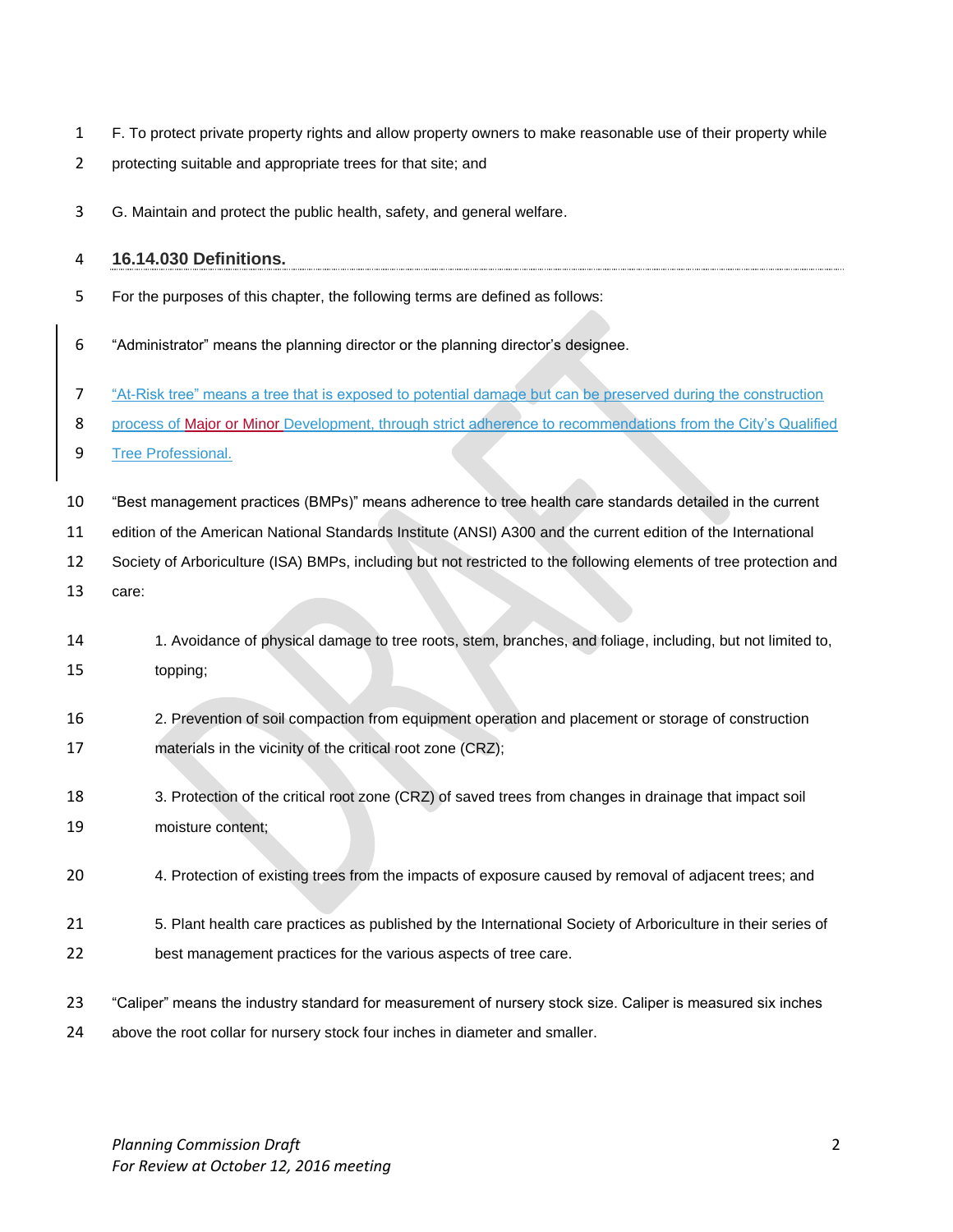"Canopy" means the part of the tree crown composed of leaves and small twigs or the collective branches and foliage of a group of trees' crowns.

 "Canopy coverage" means a measure of the lot area that is covered by the canopies of existing trees and/or the canopy of the total of existing trees, immature trees, and newly planted trees. The canopy coverage of the immature trees and newly planted trees is determined using the projected canopy areas in the Lake Forest Park general tree list.

- "Critical root zone (CRZ)" means the International Society of Arboriculture (ISA) definition of CRZ as an area
- equal to one-foot radius from the base of the tree's trunk for each one inch of the tree's diameter at 4.5 feet
- above grade (referred to as diameter at breast height). Example: A 24-inch diameter tree would have a critical
- root zone radius (CRZ) of 24 feet. The total protection zone, including trunk, would be 50 feet in diameter.
- "Crown" means that portion of the trees stem that is occupied by branches with live foliage.
- "DBH" is an acronym for tree diameter at breast height which means the diameter of existing trees measured
- 4.5 feet above the ground line on the high side of the tree. For the purposes of code enforcement, if a tree has
- been removed and only the stump remains, the size of the tree shall be the diameter of the top of the stump
- 15 adjusted to DBH using published tables or regression curves.
- "Dead Tree" means a tree with no live crown and no functioning vascular tissue.
- "Demolition" means the complete tearing down, razing, or removal of a building or structure. A building is
- considered demolished even if the foundation remains.
- "Dripline" for a tree is delineated by a vertical line extended from the outermost branch tips to the ground, or six-foot radius from the stem of the tree, whichever is greater.
- "Exceptional Tree" means a tree, which because of its species, age, size or condition, is of significant cultural,
- landscape, or nature conservation value, as determined by the City's Qualified Tree Professional.
- "Five-Year Forest Management Plan" means a plan for tree removal, tree planting, tree maintenance and forest
- enhancement over the course of five years. A Five-Year Forest Management Plan cannot be associated with
- Major Development Activity.
- "General tree list" means a list of trees species that is maintained by the City and approved by the City's
- Qualified Tree Professional for planting as replacement and mitigation trees. The general tree list also

*Planning Commission Draft* 3 *For Review at October 12, 2016 meeting*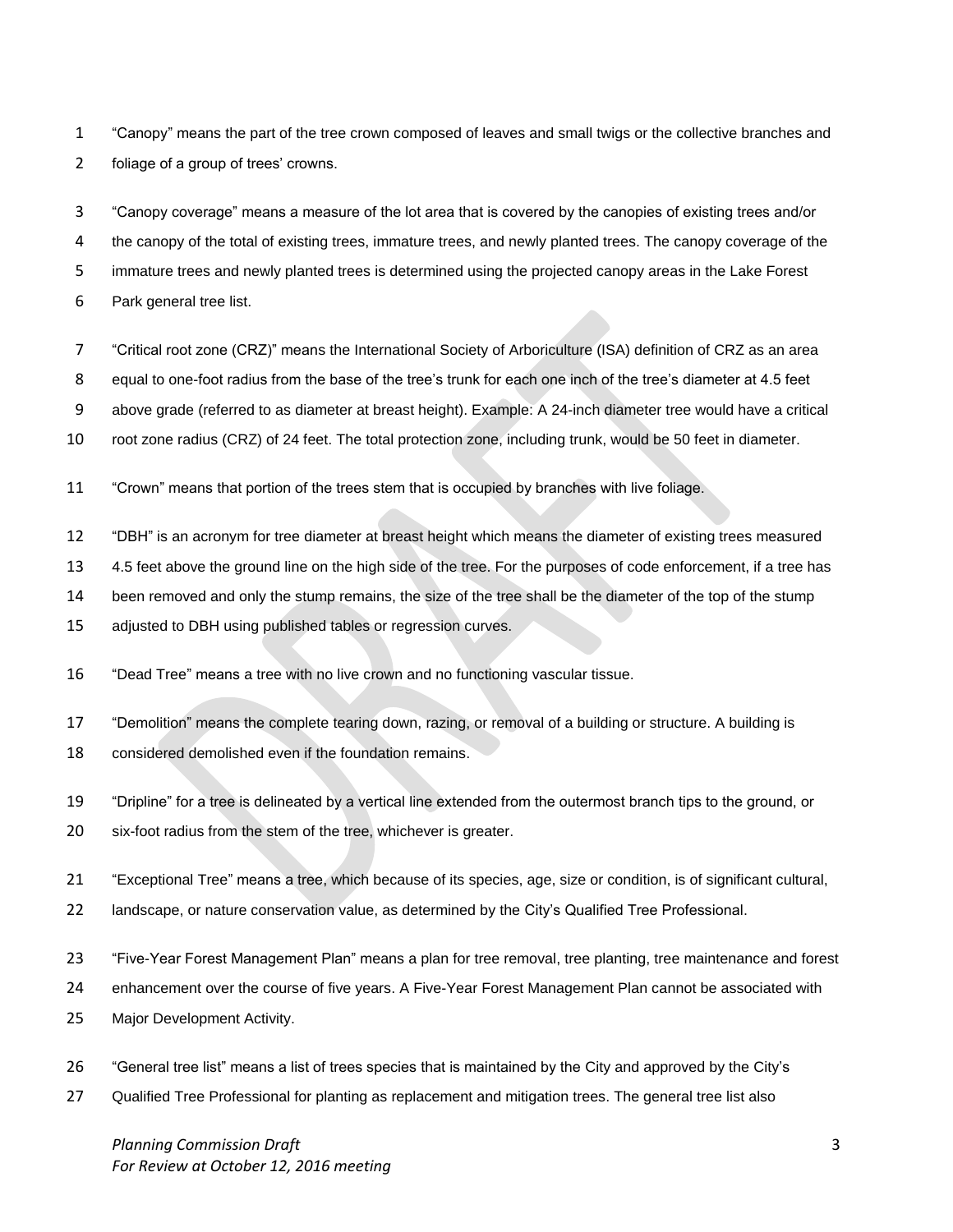- establishes which tree species that are prohibited from being planted as replacement and mitigation trees. The
- 2 general tree list may also contain additional information that is deemed by the City to be the basis for

determining how many replacement trees may be required to meet the standards of this chapter.

 "Impact" means a condition or activity that affects a part of a tree including the trunk, branches, and roots within 5 the dripline or critical root zone (CRZ).

"Landmark tree" means a tree that is at least 24 inches in diameter (DBH). For multi-stemmed trees, if the three

largest stems, when summed, are at least 24 inches in diameter (DBH), the tree shall be considered a

Landmark Tree. For trees with two stems, if the stems, when summed, are at least 24 inches in diameter

(DBH), the tree shall be considered a Landmark Tree.

"Limits of disturbance" means the boundary between the area of minimum protection around a tree and the

allowable site disturbance as determined by the City's Qualified Tree Professional.

"Live crown ratio" is the percentage of the total height of the tree that is occupied by the live green crown. For

example, if the crown length, measured from the leader tip to the base of the live crown, is 55 feet and the total

tree height is 100 feet, then the live crown ratio is 55 percent.

 "Major Development Activity" means an activity that requires federal, state, or local approval for the use or modification of land or its resource. These activities include subdivision or short subdivision of lots; construction or demolition of single family, multi-family or commercial buildings; and alterations, repairs, enlargements or additions of non-conforming structures for more than 50% of fair market value as defined in LFPMC 18.66.050.

 "Minor Development Activity" means any activity that requires federal, state, or local approval for the use or modification of land or its resource, except those defined as "Major Development Activity." These activities include, but are not limited to, additions, enlargements, or alterations to existing structures, construction of retaining walls, fences, driveways, and garages, clearing and grading activity, and activity in the right-of-way that is not exempt from permit requirements.

- "Multi-stemmed Tree" means a tree that has one stem at ground level but that splits into two or more stems above ground level. Trees whose stems diverge below ground level are considered separate trees.
- "Native" means trees and plants native to western Washington.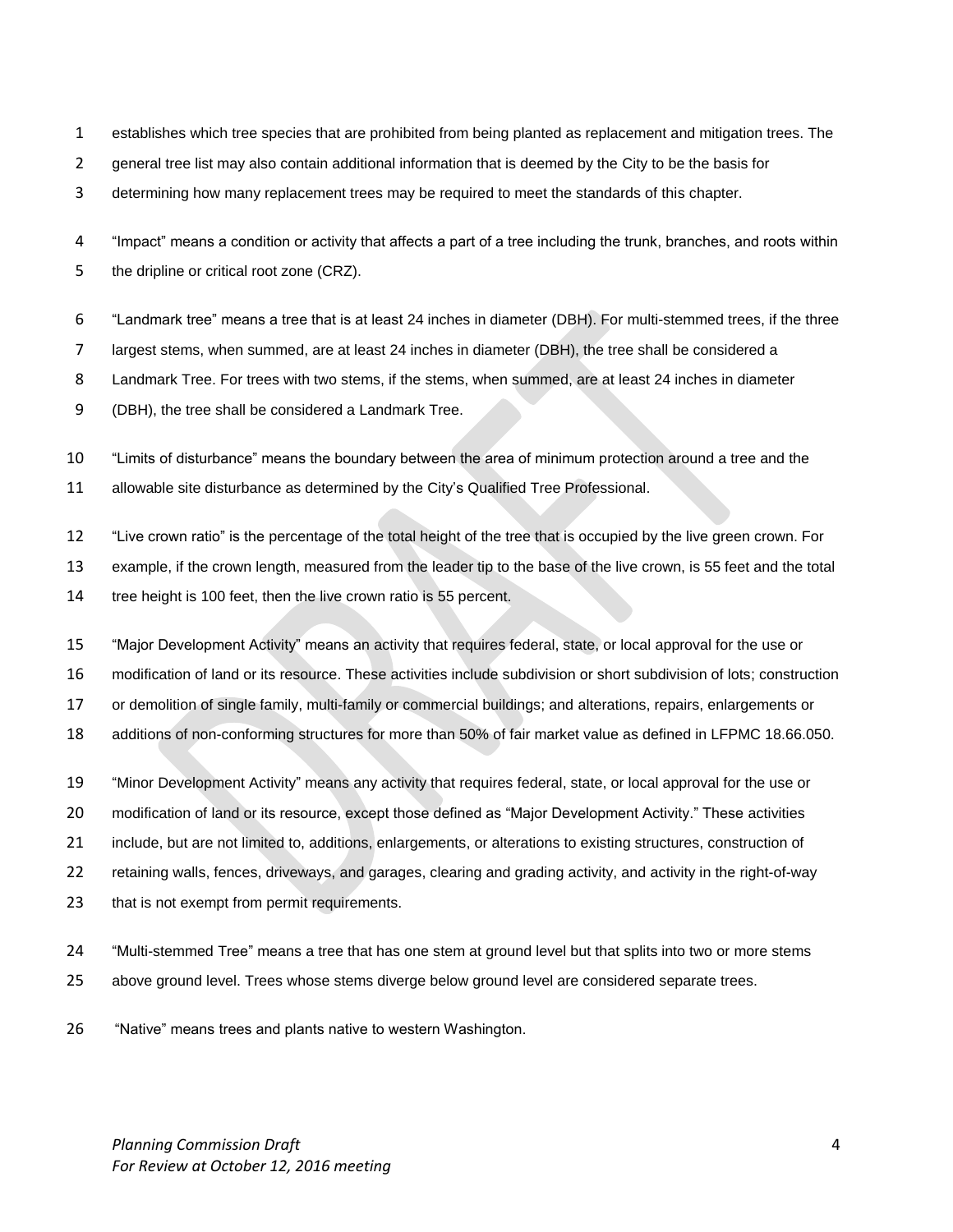"Nuisance tree" means a tree that is causing obvious physical damage to structures, including but not limited to

- sidewalks, curbs, the surfaces of streets, parking lots, or driveways, or building foundations. The prescription to
- reduce the problem should include root or branch pruning, installation of root barriers, or other structures to
- eliminate or reduce potential for further damage. Tree removal should be considered as a last resort.

 "Person" means an individual, corporation, municipal corporation, association, LLC (limited liability corporation), or any legal entity.

 "Protected tree" means a tree and associated understory vegetation identified for retention and protection on an approved tree protection and replacement plan and/or permanently protected by easement, tract, or covenant restriction.

"Risk" in the context of trees, is the cross-referencing of the likelihood of a tree failure occurring and the

severity of the associated consequences to a target.

- "Qualified Tree Professional" is an individual who is a certified professional with academic and field experience
- that makes them a recognized expert in urban forestry and tree protection during development. A Qualified
- Tree Professional shall be a member of the International Society of Arboriculture (ISA) and/or the Association
- of Consulting Arborists and shall have specific experience with urban tree management in the state of
- Washington. Additionally the City's Qualified Tree Professional shall be a certified arborist or board certified
- master arborist, as certified by the International Society of Arboriculture, and be ISA Tree Risk Assessment
- Qualified and have the necessary training and experience to use and apply the appraisal methodology
- prescribed in the current edition of the ISA Plant Appraisal Guide.
- "Significant Tree" means a tree six inches or greater in diameter (DBH). For multi-stemmed trees, if any one
- stem is six inches or greater in diameter (DBH), the tree shall be considered a Significant Tree.
- "Street tree" means any planted tree on public rights-of-way.
- "Target" or "Risk Target" means people, property, or activities that could be injured, damaged, or disrupted by a tree.
- "Tree" means a self-supporting woody plant characterized by one main trunk or, for certain species, multiple

trunks, typically reaching at least 12 to 15 feet in height at maturity that is recognized as a tree in the nursery

and arboricultural industries.

*Planning Commission Draft* 5 *For Review at October 12, 2016 meeting*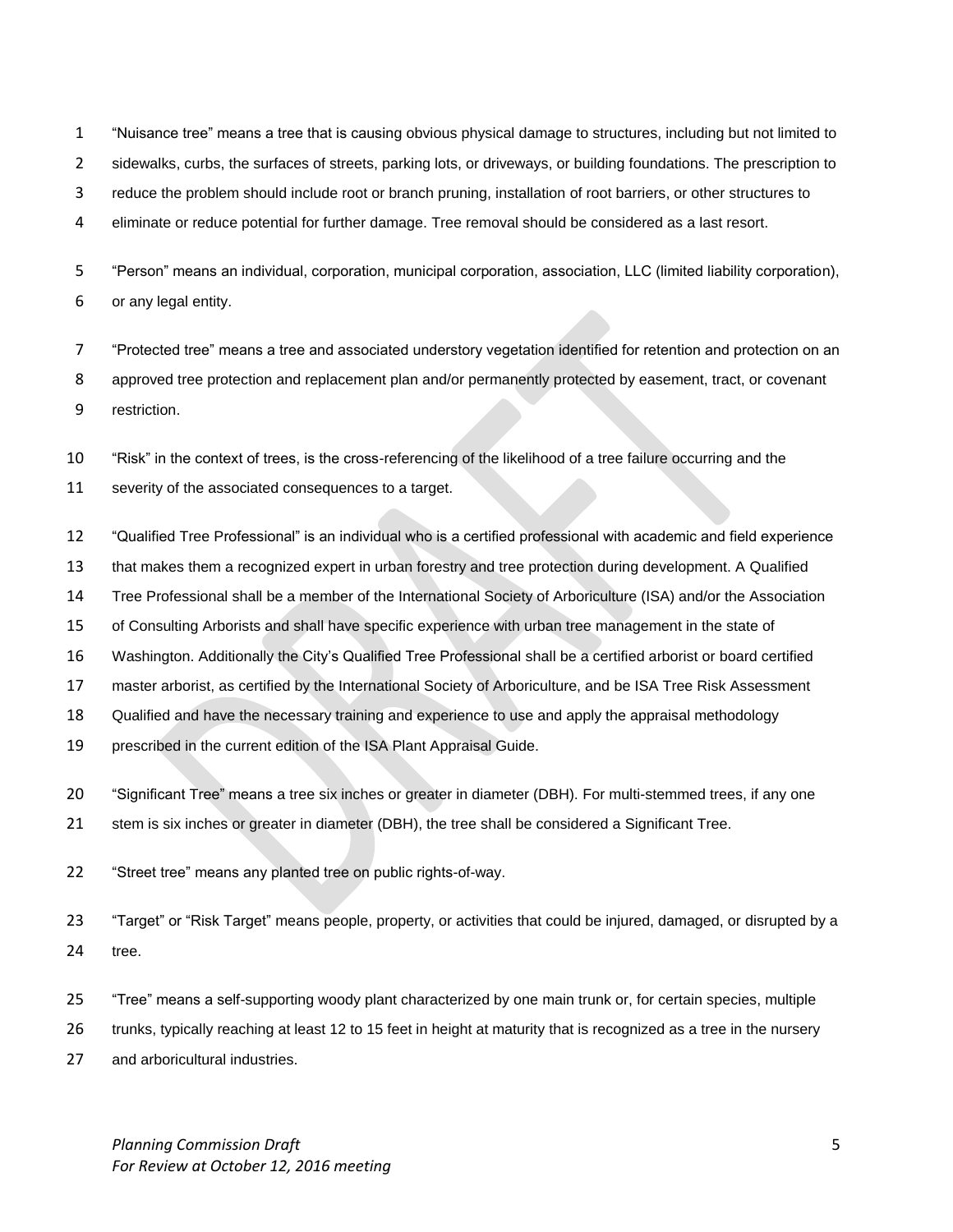"Tree Risk Assessment" means the systematic process to identify, analyze and evaluate tree risk. Tree risk assessment shall be conducted in accordance with the latest version of the ISA Best Management Practices Guide.

"Tree Risk Assessor" means a qualified tree professional who identifies subject tree(s) and site conditions,

evaluates and classifies the likelihood of failure, estimates the consequences of tree(s) hitting a target, and

determines options for treatment or mitigation. The City of Lake Forest Park requires that Tree Risk Assessors

- be ISA Tree Risk Assessment Qualified.
- "Tree Risk Manager" means the person who holds duty of care responsibility, defines tree risk policies,

establishes budget, determines priorities, decides the level of acceptable risk, and chooses among mitigation

options. Tree Risk Manager is assumed to be the property owner except in cases of permit denial.

"Tree removal" means the direct or indirect removal of a tree(s) or vegetation through actions including, but not

limited to: clearing, cutting, girdling, topping, or causing irreversible damage to roots or stems; destroying the

structural integrity of trees through improper pruning; poisoning; filling, excavating, grading, or trenching within

the dripline that results in the loss of more than 20 percent of the tree's root system; or the removal through any

of these processes of greater than 50 percent of the live crown of the significant tree.

 "Understory vegetation" means small trees, shrubs, and groundcover plants, growing within the dripline or critical root zone (CRZ) of a significant tree.

"Viable (tree)" means a significant tree that a Qualified Tree Professional has determined to be in good health

with a low risk of failure, is relatively windfirm if isolated or exposed, is a species that is suitable for its location,

and is therefore worthy of long-term retention.

"Wildlife Habitat Tree" means the remaining trunk of a dead, dying, diseased, or hazard tree that is reduced in

height and stripped of all live branches. To be considered as a wildlife habitat tree, the tree must be at least 12

inches DBH and 20 feet tall. The actual wildlife habitat tree height must consider the surrounding targets.

- "Windfirm" means a tree that is healthy and well-rooted and the City's Qualified Tree Professional has
- evaluated and determined that it can withstand normal winter storms in Lake Forest Park.

#### **16.14.040 Tree removal – Application for permits and posting required.**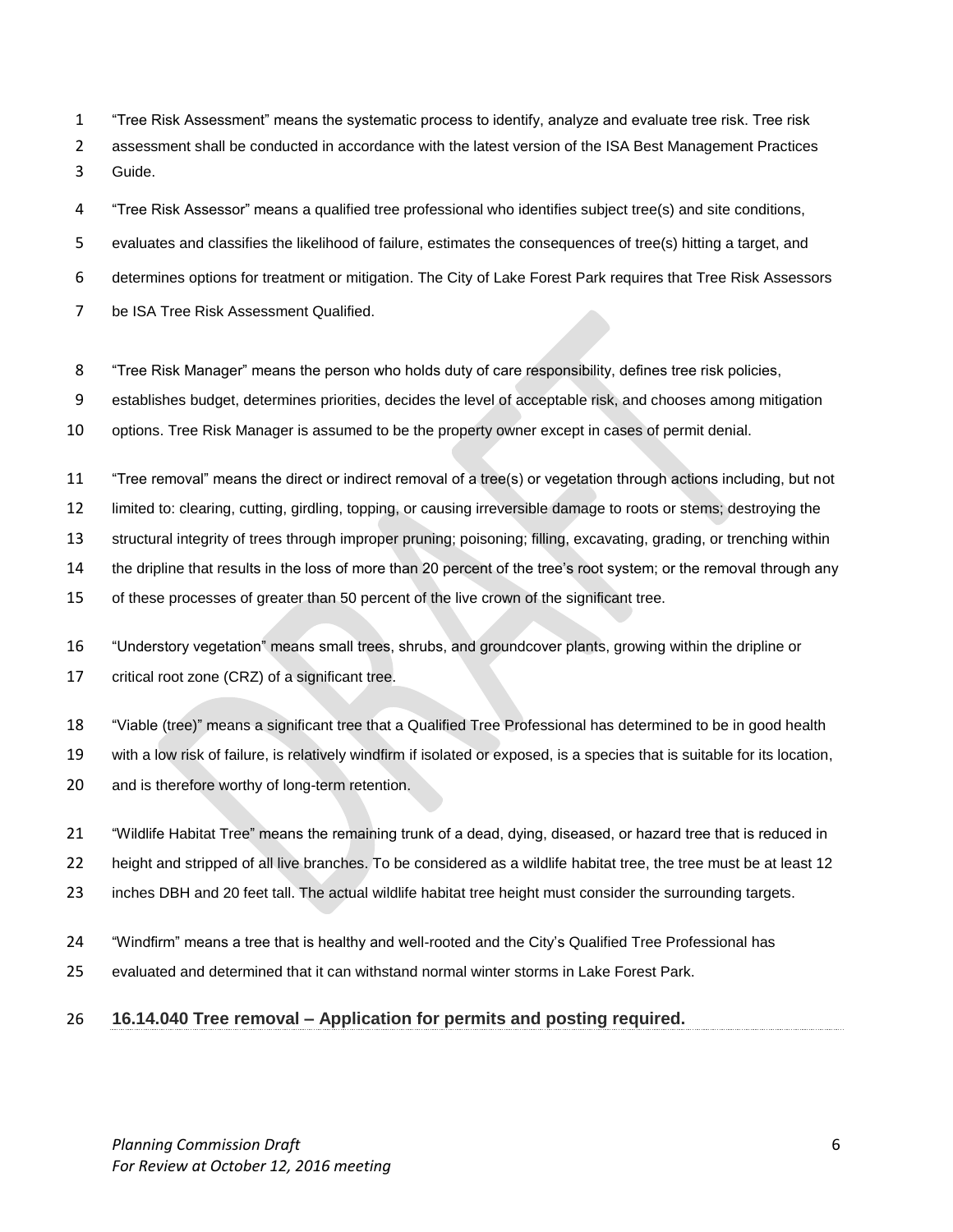A. Permit Required. No person or their representative, directly or indirectly, shall remove or destroy any 2 significant tree located within the City without first obtaining a tree permit in accordance with this chapter, 3 unless exempted or receiving an exception listed in LFPMC [16.14.050.](http://www.codepublishing.com/WA/LakeForestPark/html/LakeForestPark16/LakeForestPark1614.html#16.14.050)

B. Permit Requirements. Tree removal permits shall be reviewed according to the following standards:

 1. Permits not Requiring Arborist Review. Removal of two or fewer significant trees within any 36-month period may be authorized without arborist review, unless the trees are located in an environmentally sensitive area or sensitive area buffer, or if Major Development Activity has occurred within the past five years. The Administrator may require that the proposed tree removal be reviewed by the City's Qualified Tree Professional if the Administrator determines that the removal could result in a threat to persons or damage of property, or if the tree removal may result in the property dropping below its canopy coverage goal as defined in Table 1 in LFPMC 16.14.080.

- 2. Permits Requiring Arborist Review. Review by the City's Qualified Tree Professional shall be required under the following circumstances:
- **a.** When one or more Landmark Trees is proposed for removal.
- b. When three or more Significant Trees are proposed for removal within any 36-month 16 period.
- c. When any tree proposed for removal, regardless of size, is located in an environmentally sensitive area or buffer as defined by LFPMC 16.16.
- 19 d. When any Major Development Activity or Minor Development Activity is proposed, unless found to be an exception in LFPMC 16.14.050
- 21 e. When trees are proposed for removal on a property on which Major Development Activity has occurred within the last five years.
- f. When an applicant has submitted a Five-Year Forest Management Plan for approval.
- C. Tree removal permits expire one year (365 days) after the date the permit is issued, unless the Administrator
- and City's Qualified Tree Professional have approved a Five-Year Forest Management Plan, in which case the
- permit shall expire five years after the date the permit is issued. The Administrator may grant an extension of
- up to six months if the applicant provides a written request prior to expiration.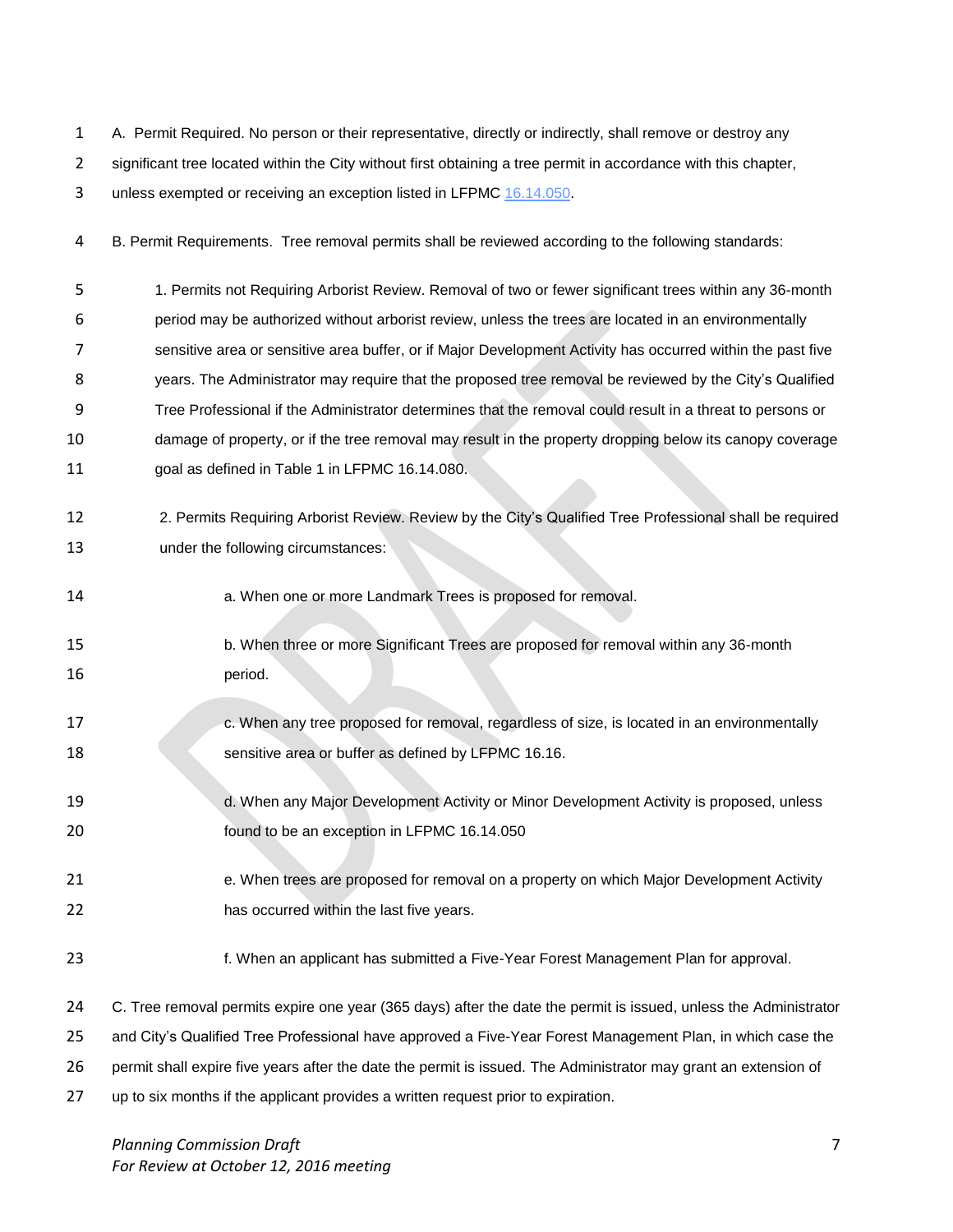# D. Posting Requirements.

| 2  | 1. Notice of Application. Notice of application shall be posted on-site, in a place where it can be read    |
|----|-------------------------------------------------------------------------------------------------------------|
| 3  | from the nearest public street. If the property is located on a private street, notices shall be posted on- |
| 4  | site, in a place where it can be read from the private street, as well in a place where it can be read      |
| 5  | from the nearest public street.                                                                             |
| 6  | a. For permits not requiring arborist review, the notice of application shall be posted for a               |
| 7  | minimum of two business days prior to permit decision, and shall remain posted until a                      |
| 8  | decision is issued. The applicant must sign and attest that no landmark trees are being                     |
| 9  | removed.                                                                                                    |
|    |                                                                                                             |
| 10 | b. For permits requiring arborist review, the notice of application shall be posted for a                   |
| 11 | minimum of 14 calendar days prior to permit decision, and shall remain posted until a decision              |
| 12 | is issued.                                                                                                  |
|    |                                                                                                             |
| 13 | c. When the proposal involves removing 5 or more trees which constitute 50 percent or more                  |
| 14 | of the canopy on the subject parcel, notice of application procedures shall comply with                     |
| 15 | LFPMC 16.26.040.                                                                                            |
| 16 | d. When the number of trees proposed for removal increases after the notice of application                  |
| 17 | has been posted or the permit has been approved, all tree removal activity must cease and                   |
| 18 | the applicable notice of application procedure shall be repeated in full.                                   |
|    |                                                                                                             |
| 19 | 2. Notice of Decision. Tree removal may commence immediately upon posting of an approved tree               |
| 20 | permit on the subject site in the same manner described in LFPMC 16.14.040(D)(1). The tree permit           |
| 21 | shall remain posted at least one week (7 calendar days) after the approved activity has been completed.     |
| 22 | a. For tree permits associated with a Five-Year Forest Management Plan, the permit must be                  |
| 23 | posted on the subject site, in the same manner described in LFPMC 16.14.040(D)(1), each                     |
| 24 | time tree removal occurs, and at least one week (7 calendar days) after the approved activity               |
| 25 | has been completed.                                                                                         |
|    |                                                                                                             |
| 26 | E. Appeals. Appeals of tree permit decisions shall follow LFPMC Chapter 1.25.                               |
|    |                                                                                                             |

**16.14.050 Tree Removal Criteria.**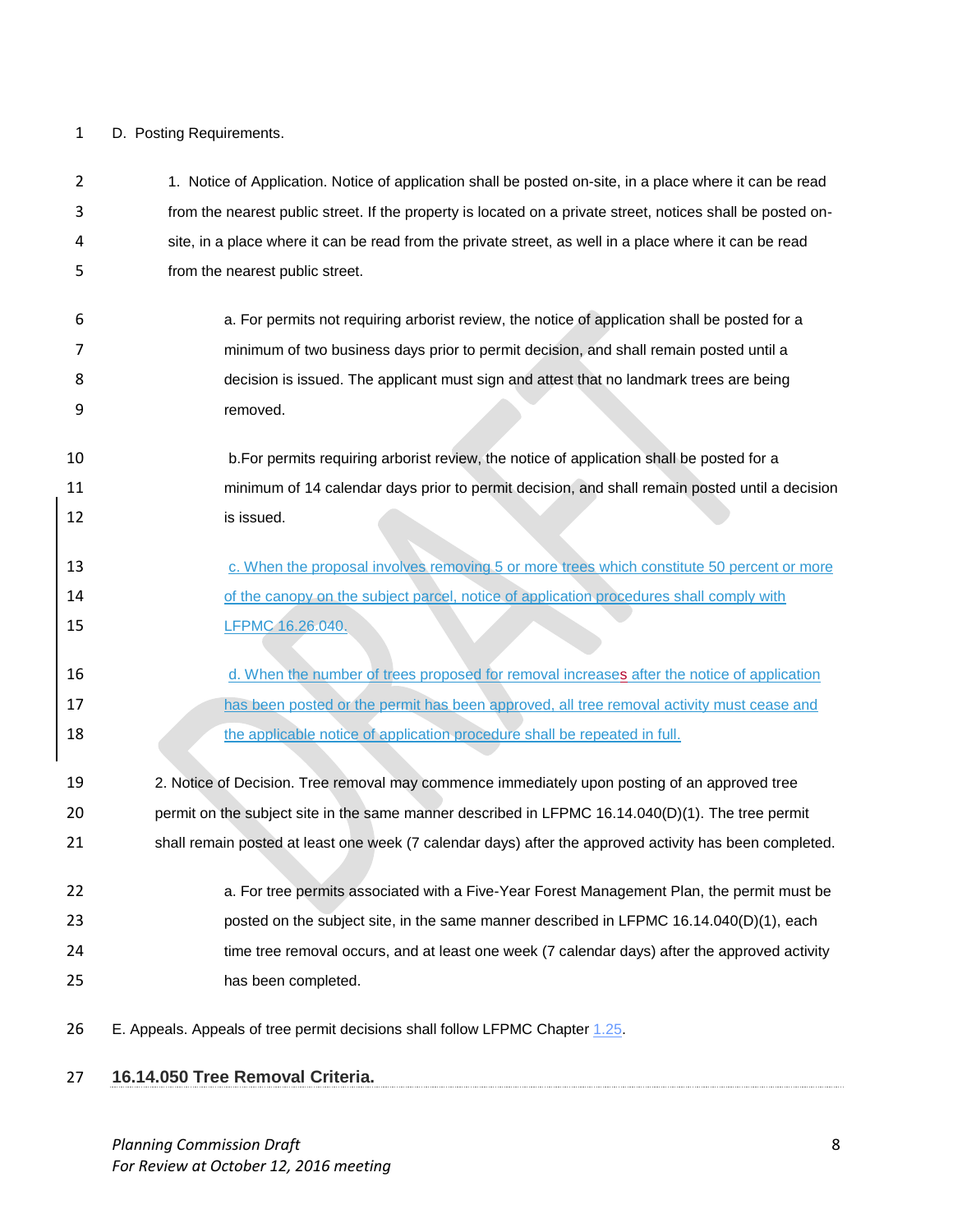| 1  | A. The following are exempt from the requirements of this chapter:                                                |
|----|-------------------------------------------------------------------------------------------------------------------|
| 2  | 1. The removal of trees that are less than 6" DBH, provided that such trees are not located in an                 |
| 3  | environmentally sensitive area or sensitive area buffer.                                                          |
| 4  | B. Exceptions. The following do not require an approved permit if the criteria associated with that activity have |
| 5  | been met:                                                                                                         |
|    |                                                                                                                   |
| 6  | 1. Emergency actions necessary to remedy an immediate threat to people or property, or public health,             |
| 7  | safety or welfare by a high-risk or extreme-risk tree may be undertaken without a permit. Any person              |
| 8  | undertaking such an action shall:                                                                                 |
| 9  | a. Notify the Administrator within one working day following commencement of the emergency                        |
| 10 | action.                                                                                                           |
| 11 | b. Complete a tree removal application within one week of the emergency action. Upon                              |
| 12 | approval, notice of exception shall be posted on site for seven days in the same manner                           |
| 13 | prescribed in LFPMC 16.14.040(D)(2).                                                                              |
|    |                                                                                                                   |
| 14 | c. LFPMC 16.14.050(B)(1)(a) and (b) do not apply to emergency actions taken by the City, or                       |
| 15 | electric or other utilities.                                                                                      |
| 16 | 2. The removal of Dead Trees does not require a permit, provided that the person undertaking such an              |
| 17 | action obtains Administrator approval prior to removal. Dead Trees located in steep slope or landslide            |
| 18 | hazard areas and their buffers should be kept as Wildlife Habitat Trees, or, at minimum, stumps shall             |
| 19 | be left in the ground unless approved by a qualified geologist or geotechnical engineer. Notice of                |
| 20 | exception shall be posted on site in the same manner prescribed in LFPMC 16.14.040(D)(2).                         |
| 21 | 3. The removal of invasive tree species, as defined by King County's list of invasive species and                 |
| 22 | noxious weeds, may be allowed without a permit, provided that the trees are not in a steep slope or               |
| 23 | landslide hazard area or their buffers, and provided that the person undertaking this action obtains              |
| 24 | Administrator approval prior to the action. Notice of exception shall be posted on site in the same               |
| 25 | manner prescribed in LFPMC 16.14.040(D)(2).                                                                       |
| 26 | 4. Minor Development Activity that does not occur within the dripline of any Significant or Landmark              |
| 27 |                                                                                                                   |
|    | Tree does not require a tree permit, provided that the person undertaking such an action shall                    |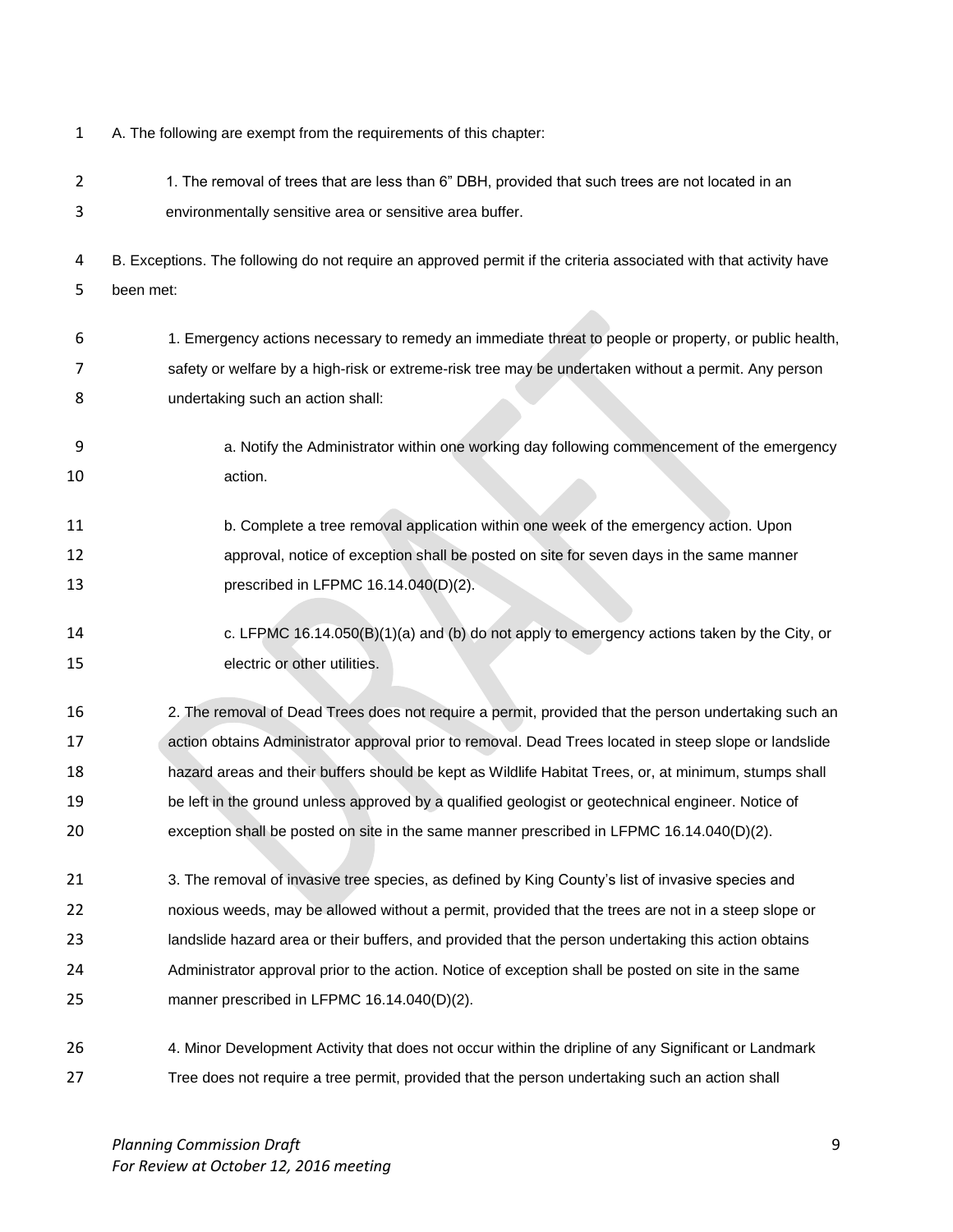- 1 demonstrate this fact prior to approval of the Minor Development Activity. Notice of exception shall be 2 posted on site in the same manner prescribed in LFPMC 16.14.040(D)(2).
- 3 5. The City, or electric or other utilities may remove trees without a permit for the normal course of 4 maintenance of the utilities, street lights, sidewalks, signage or public rights-of-way. A utility must have 5 an approved right-of-way permit. Agencies receiving this exception must follow the prohibition on 6 topping trees in 16.14.100(B)(1).
- 7 C. Environmentally Sensitive Areas. Removal of trees in environmentally sensitive areas and their buffers, as 8 defined by LFPMC 16.16, is prohibited, except that permits may be issued in the following circumstances: listed 9 below. If trees proposed for removal are located in steep slope or landslide hazard areas or their buffers, a 10 qualified geologist or geotechnical engineer shall certify that the tree can be safely removed or the proposal 11 can be designed so the landslide hazard risk to the property or adjacent property is eliminated or mitigated.
- 1. When the City's Qualified Tree Professional determines that the trees proposed for removal are 13 medium-, high-, or extreme-risk. When trees have been determined to be any of the following under a 14 Tree Risk Assessment conducted in accordance with the International Society of Arboriculture Best 15 Management Practices: Tree Risk Assessment (2013), done by a Qualified Tree Professional that is 16 **16** certified as a Tree Risk Assessor, and where the risk cannot be reduced to low with mitigation such as 17 pruning:
- 18 **a.** moderate risk with significant consequences; 19 b. moderate risk with severe consequences; 20 **c.** high risk; or 21 d. extreme risk 22 2. When trees proposed for removal are meet the definition of Nuisance Trees in sensitive area 23 buffers. 24 3. When trees proposed for removal are invasive trees, as defined in LFPMC 16.14.050(B)(3). 25 4. When trees proposed for removal are part of an approved enhancement plan as described in 26 LFPMC 16.16.230(B). The City's Qualified Tree Professional shall undertake annual site visits at the 27 expense of the applicant and submit annual progress reports to the Administrator for the five years

28 after the work is completed. action under LFPMC 16.16.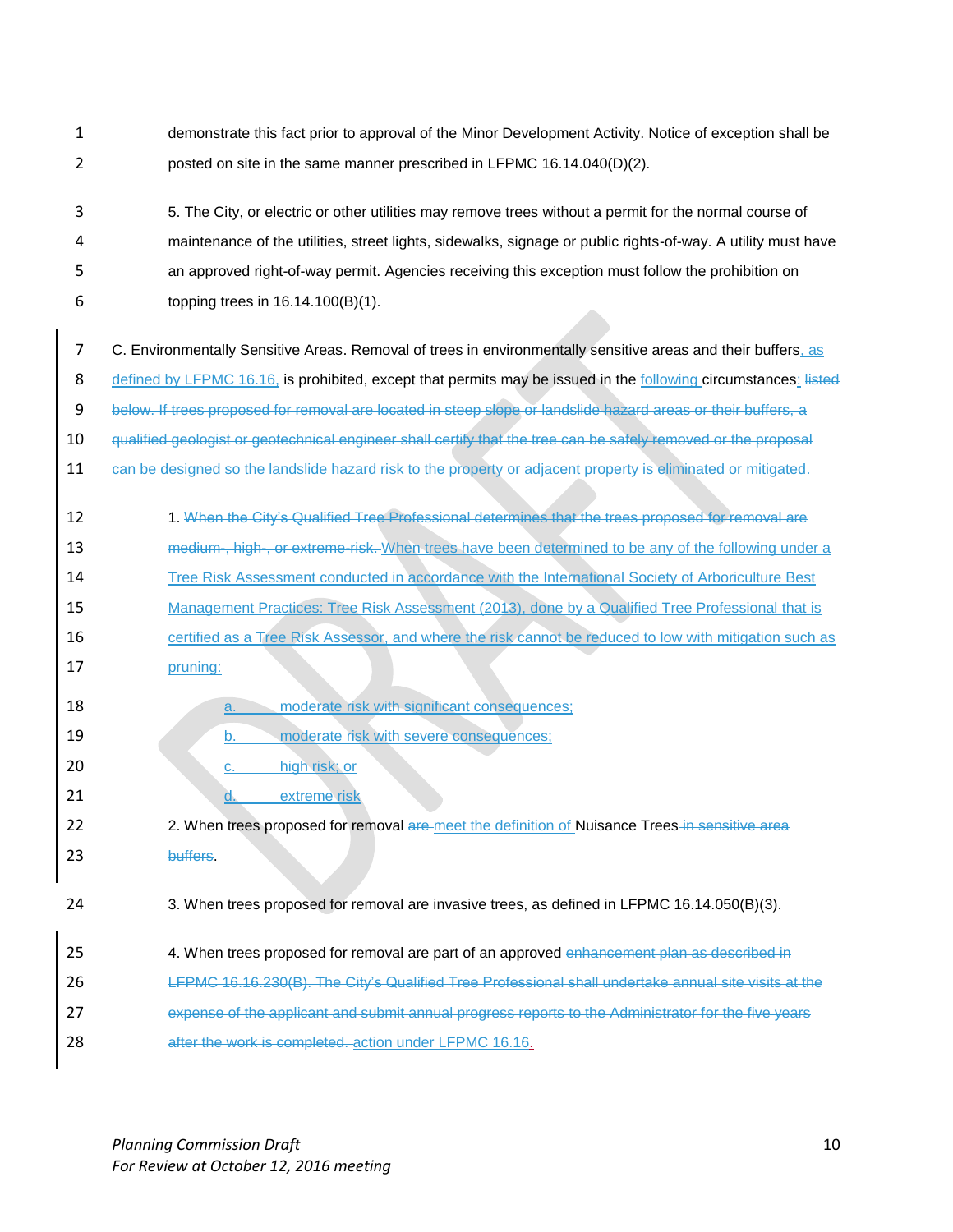- 1 5. When trees proposed for removal are part of an approved reasonable economic use request as 2 described in LFPMC 16.16.250.
- 3 5. If trees proposed for removal are located in steep slope or landslide hazard areas or their buffers, a
- 4 qualified geologist or geotechnical engineer shall certify that the tree can be safely removed or the
- 5 proposal can be designed so the landslide hazard risk to the property or adjacent property is
- 6 eliminated or mitigated.
- 7 6. In environmentally sensitive areas and sensitive area buffers, the Administrator may require review
- 8 by a wetland biologist, stream biologist, or other qualified professional, at the applicant's expense, to
- 9 determine whether or not the proposed removal is likely to cause damage to the sensitive area or
- 10 buffer or reduce its ecological function. Permits may be conditioned based on the recommendations of 11 these qualified professionals.

12 D. Tree Removal Likely to Cause Injury or Damage. Removal of Significant Trees is prohibited if the removal is

13 substantially likely to cause injury or damage to persons or property, as determined by the City's Qualified Tree 14 Professional.

15 E. Viable Exceptional Trees. Removal of Viable Exceptional Trees, as defined by this chapter and determined

- 16 by the City's Qualified Tree Professional, is prohibited.
- 17 F. 5-Year Major Development Activity Restriction. Removal of Viable Significant Trees is prohibited on

18 properties that have undergone Major Development Activity within the last five years and for which no new

19 Major Development Activity or Minor Development Activity is approved.

20 G. Removal of Viable Significant Trees in a tree tract as defined in LFPMC 16.14.080(C) is prohibited, unless

21 part of an approved enhancement plan.

- 22 H. Reasonable Use Exception to Allow for Reasonable Economic Use.
- 23 1. If the application of this chapter will prevent any reasonable economic use of the owner's property,
- 24 then the applicant may apply to the planning department for an exception from the requirements of this 25 chapter; may be applied for in accordance with the provisions of LFPMC Chapter [16.26.](http://www.codepublishing.com/WA/LakeForestPark/html/LakeForestPark16/LakeForestPark1626.html#16.26)
- 26 2. The Administrator shall forward the application, along with the record submitted to the City and the 27 Administrator's recommendation, to the hearing examiner for decision.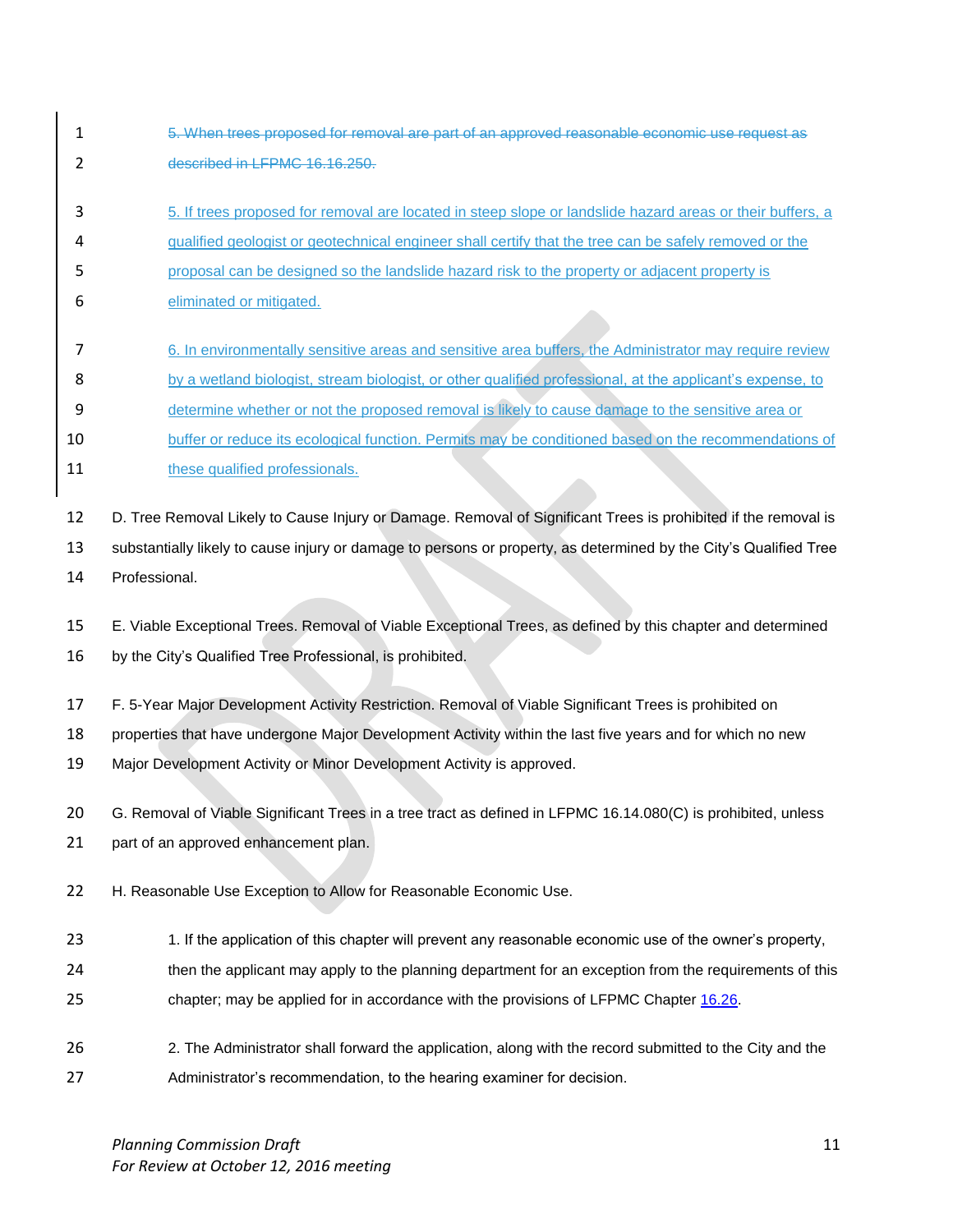| 1  | 3. The hearing examiner shall grant an exception only if:                                                      |
|----|----------------------------------------------------------------------------------------------------------------|
| 2  | a. Application of the requirements of this chapter will deny all reasonable economic use of the                |
| 3  | property; and                                                                                                  |
| 4  | b. There is no other reasonable economic use with less impact on the sensitive area; and                       |
| 5  | c. The proposed development does not pose an unreasonable threat to the public health,                         |
| 6  | safety, or welfare, on or off the proposed site, and is consistent with the general purposes of                |
| 7  | this chapter and the comprehensive plan; and                                                                   |
| 8  | d. Any alteration is the minimum necessary to allow for reasonable economic use of the                         |
| 9  | property.                                                                                                      |
| 10 | 4. The hearing examiner shall grant an exception from the requirements of this chapter only to the             |
| 11 | minimum necessary extent to allow for reasonable economic use of the applicant's property.                     |
| 12 | 5. The hearing examiner shall condition any exception from the requirements of this chapter upon               |
| 13 | conditions recommended by the City and upon compliance with any mitigation plan approved by the                |
|    |                                                                                                                |
| 14 | City.                                                                                                          |
| 15 | 16.14.070 Standards for permit approval.                                                                       |
| 16 | An applicant for a tree removal permit must submit a tree plan that complies with this section prior to permit |
| 17 | issuance. This tree plan (and replacement plan if required by the provisions below or by LFPMC 16.14.080)      |
| 18 | shall be reviewed and approved by the Administrator and, in cases which require arborist review, by the City's |
| 19 | Qualified Tree Professional.                                                                                   |
| 20 | A. Tree Removals and Canopy Assessment. A tree removal and replacement permit not associated with Major        |
| 21 | Development Activity or Minor Development be approved based on the following:                                  |
| 22 | 1. The completed permit application supplemented by a general site plan showing:                               |
| 23 | a. The name, address, email, and phone number of the applicant and owner of the property.                      |
| 24 | b. The locations of tree(s) to be removed;                                                                     |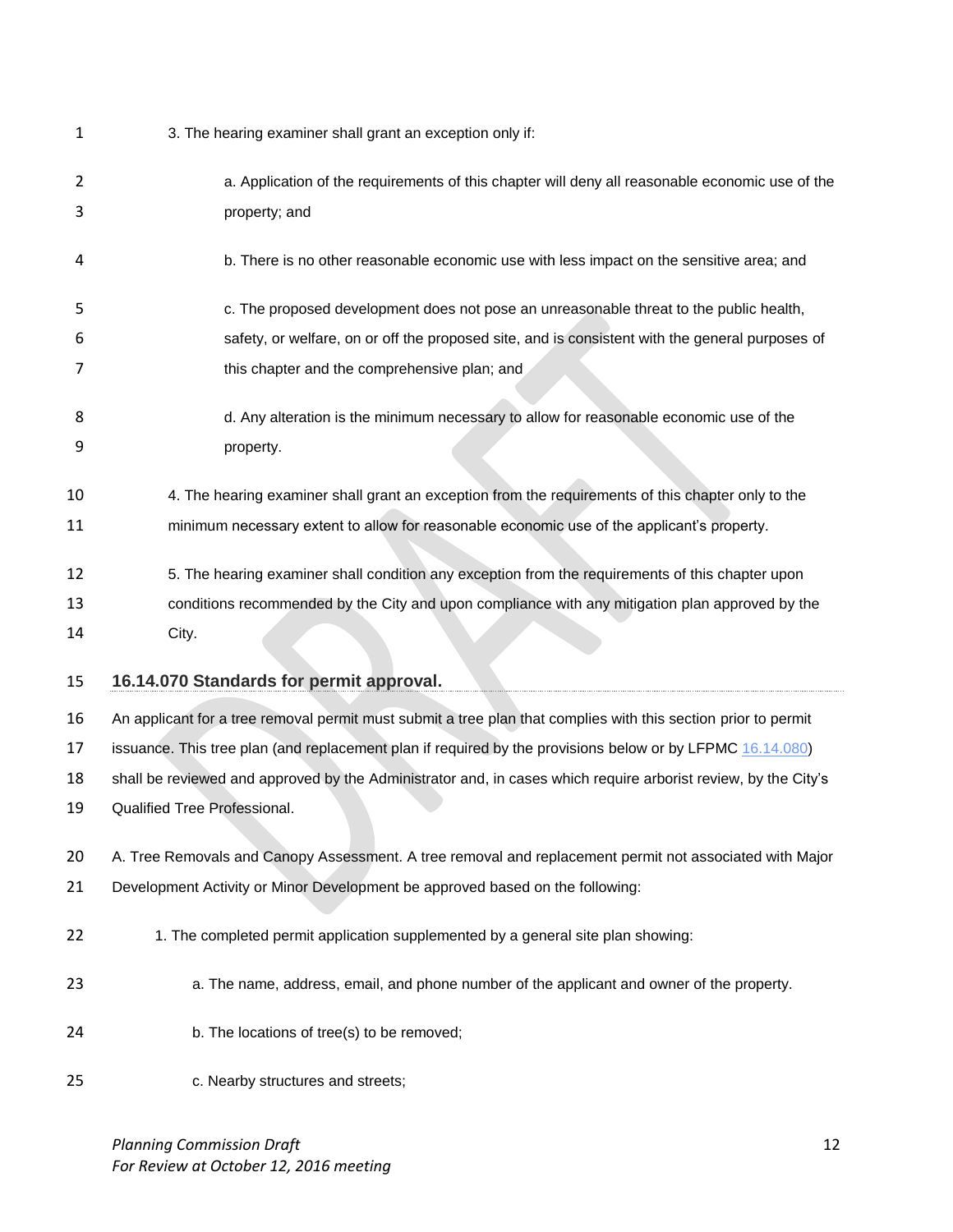| 1              | d. Locations of other significant trees surrounding the tree(s) to be removed;                                      |
|----------------|---------------------------------------------------------------------------------------------------------------------|
| $\overline{2}$ | e. Locations of environmentally sensitive areas or buffers.                                                         |
| 3              | 2. If arborist review is required, a report written or approved by the City's Qualified Tree Professional.          |
| 4              | 3. If the canopy coverage is below the minimum threshold established for the size of lot, the applicant             |
| 5              | shall be required to replace the removed significant tree(s) according to the standards set forth in                |
| 6              | LFPMC 16.14.080.                                                                                                    |
| 7              | 4. If tree replacement is necessary, then a tree replacement plan showing the location(s) and species of            |
| 8              | the new tree(s) shall be submitted prior to permit issuance.                                                        |
| 9              | 5. In environmentally sensitive areas and sensitive area buffers, the Administrator may require review by           |
| 10             | a qualified geologist, geotechnical engineer, wetland biologist, wildlife biologist, or other qualified             |
| 11             | professional, at the applicant's expense, if the proposed removal is substantially likely to cause damage           |
| 12             | to the sensitive area or buffer. Permits may be conditioned based on the recommendations of these                   |
| 13             | qualified professionals.                                                                                            |
| 14             | B. Tree Removal and Canopy Assessment related to Major Development Activity or Minor Development                    |
| 15             | Activity. The tree assessment for the tree protection plan should be prepared as early in the project design        |
| 16             | process as possible to improve the applicant's ability to incorporate existing Viable trees into the project and to |
| 17             | provide adequate protection. Tree removal applications associated with Major Development Activity or Minor          |
| 18             | Development Activity shall at a minimum include the following information:                                          |
| 19             | 1. The name, address, email and phone number of the applicant and owner of the property.                            |
| 20             | 2. Legal description of the property including parcel number.                                                       |
| 21             | 3. A site map (to scale) with a north arrow depicting accurate location of site features including buildings,       |
| 22             | driveways, environmentally sensitive areas and buffers, forest stands or open-grown single or clusters of           |
| 23             | significant trees, the dripline of the stand, cluster, or individual tree, along with any other off-site trees      |
| 24             | that may be impacted by tree removal, excavation, grading, or other development activity during this                |
| 25             | project.                                                                                                            |
| 26             | 4. A tree inventory and assessment report prepared by a qualified tree professional. Individual trees to            |
|                |                                                                                                                     |

*Planning Commission Draft* 13 *For Review at October 12, 2016 meeting*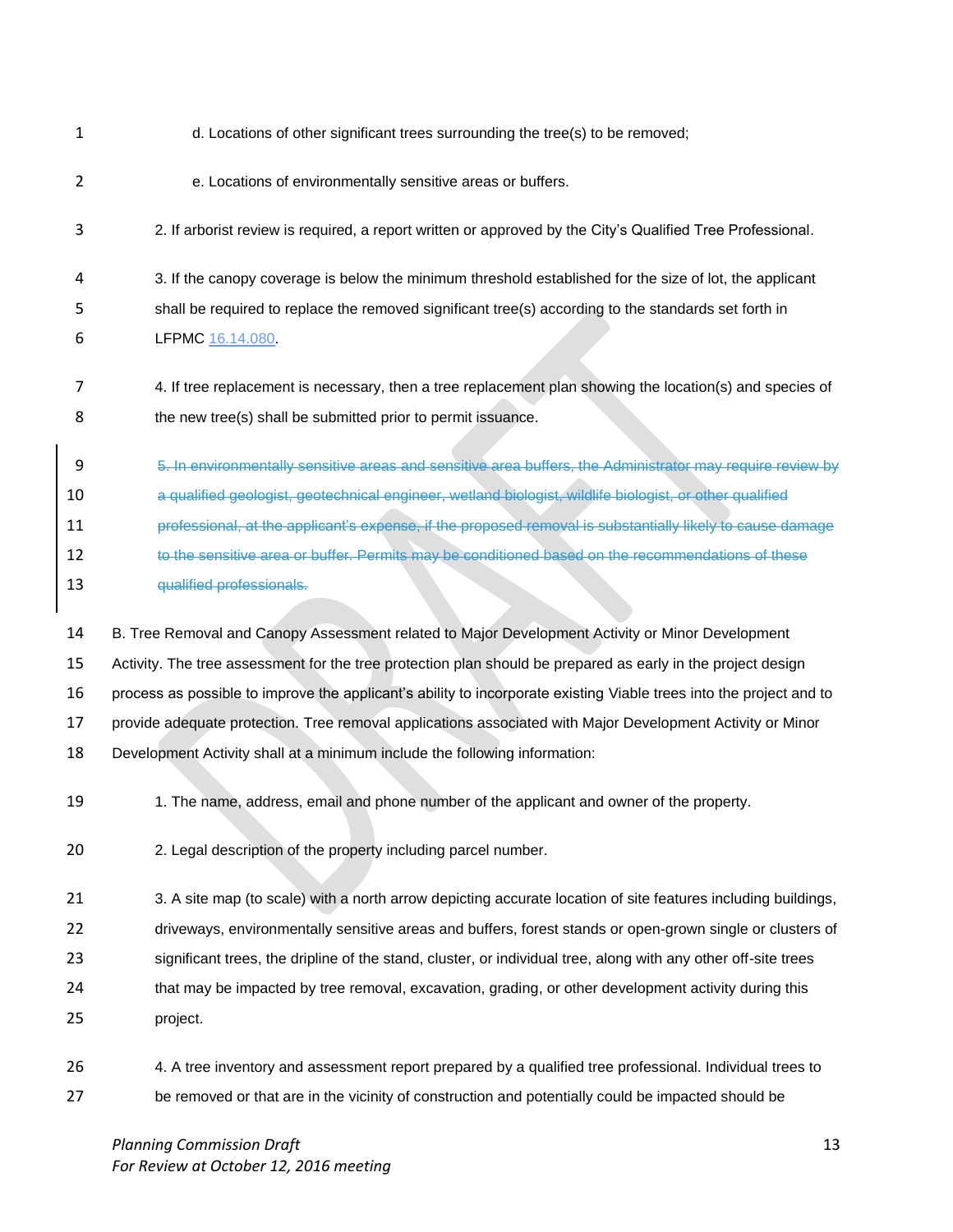| 1  | numbered (with corresponding numbers placed on trees). Information on tree species, diameter at breast             |
|----|--------------------------------------------------------------------------------------------------------------------|
| 2  | height (DBH), condition (health), and the minimum required critical root zone (CRZ) should be collected.           |
| 3  | 5. A tree list showing which trees are to be protected and removed. Include the minimum critical root              |
| 4  | zone (CRZ) distances in the list.                                                                                  |
| 5  | 6. Graphic detail of tree protection fence locations and any other special instructions for work that may or       |
| 6  | may not occur within critical root zone (CRZ).                                                                     |
| 7  | 7. A timeline for tree protection activity should be provided describing:                                          |
| 8  | a. Attendance of the City's qualified tree professional at the pre-job conference to discuss tree                  |
| 9  | protection activity.                                                                                               |
| 10 | b. Installation, inspection and maintenance of the tree protection fences.                                         |
| 11 | c. Measures taken to ensure health of the tree(s) during construction.                                             |
| 12 | d. Removal of fences at end of construction.                                                                       |
| 13 | e. Final inspection of protected trees by City's qualified tree professional.                                      |
| 14 | 8. A description and location of tree protection measures during construction for trees to be retained             |
| 15 | must be shown on demolition and grading plans. Protection measures must be in accordance with                      |
| 16 | LFPMC 16.14.090.                                                                                                   |
|    |                                                                                                                    |
| 17 | 9. For subdivisions and short-subdivisions, the designation of a tree tract is required, in accordance with        |
| 18 | LFPMC 16.14.080(B).                                                                                                |
| 19 | 10. The A Administrater Qualified Tree Professional may specify conditions for work, at any stage of the           |
| 20 | application or project, as is deemed necessary to ensure the proposal's compliance with requirements of            |
| 21 | this section <sub>,</sub> as well as the sensitive areas regulations, clearing, grading, and stormwater management |
| 22 | regulations, or to protect public or private property. These conditions may include, but are not limited to,       |
| 23 | recommendation of specific work methods.                                                                           |
| 24 | 11. In environmentally sensitive areas and sensitive area buffers, the Administrator may require review            |
|    |                                                                                                                    |
| 25 | by a qualified geologist, geotechnical engineer, wetland biologist, wildlife biologist, or other qualified         |

*Planning Commission Draft* 14 *For Review at October 12, 2016 meeting*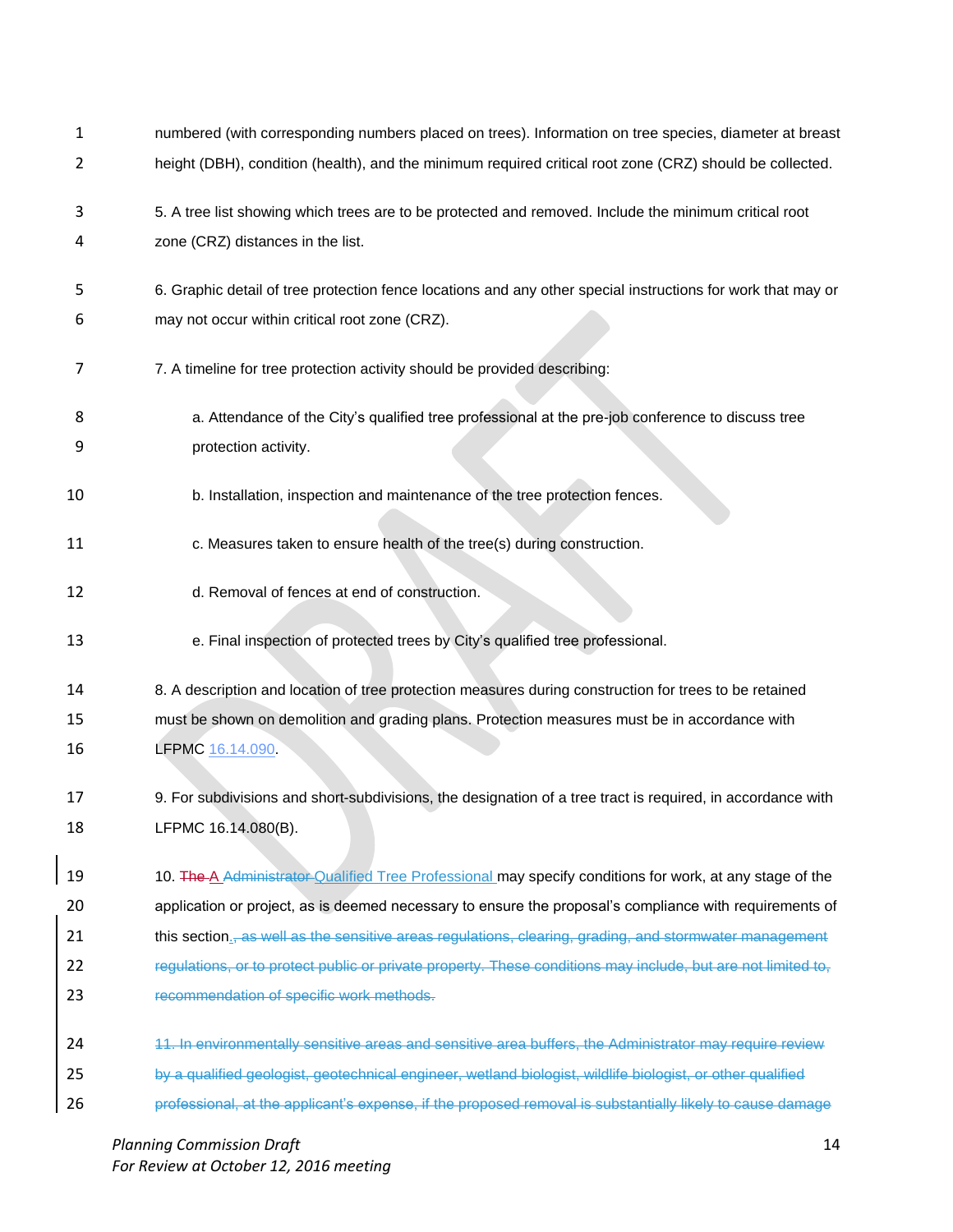| 1  | to the sensitive area or buffer. Permits may be conditioned based on the recommendations of these         |
|----|-----------------------------------------------------------------------------------------------------------|
| 2  | qualified professionals.                                                                                  |
| 3  | 12. If the canopy coverage after removal is below the minimum threshold established for the size of lot,  |
| 4  | the applicant shall be required to replace the removed Significant Tree(s) according to the standards set |
| 5  | forth in LFPMC 16.14.080.                                                                                 |
| 6  | 13. If tree replacement is necessary, then a tree replacement plan showing the location(s) and species    |
| 7  | of the new tree(s) shall be submitted prior to permit issuance.                                           |
| 8  | C. Tree Removal and Canopy Assessment in Association with a Five-Year Forest Management Plan. The         |
| 9  | Administrator and City's Qualified Tree Professional may approve a five-year tree removal and replacement |
| 10 | permit based on the following:                                                                            |
| 11 | 1. The completed permit application supplemented by a general site plan showing:                          |
| 12 | a. The name, address, email, and phone number of the applicant and owner of the property.                 |
| 13 | b. The locations of tree(s) to be removed;                                                                |
| 14 | c. Nearby structures and streets;                                                                         |
| 15 | d. Locations of other significant trees surrounding the tree(s) to be removed;                            |
| 16 | e. Locations of environmentally sensitive areas or buffers.                                               |
| 17 | 2. A tree inventory and assessment report prepared by a Qualified Tree Professional. Information on tree  |
| 18 | species, diameter at breast height (DBH), condition (health), location, and the minimum required critical |
| 19 | root zone (CRZ) should be collected.                                                                      |
| 20 | 3. A timeline for tree-related activity, including tree removal, replacement, and maintenance.            |
| 21 | 4. The applicant shall be required to replace the removed Significant Tree(s) according to the standards  |
| 22 | set forth in LFPMC 16.14.080.                                                                             |
| 23 | 5. If tree replacement is necessary, then a tree replacement plan showing the location(s) and species of  |
| 24 | the new tree(s) shall be submitted prior to permit issuance.                                              |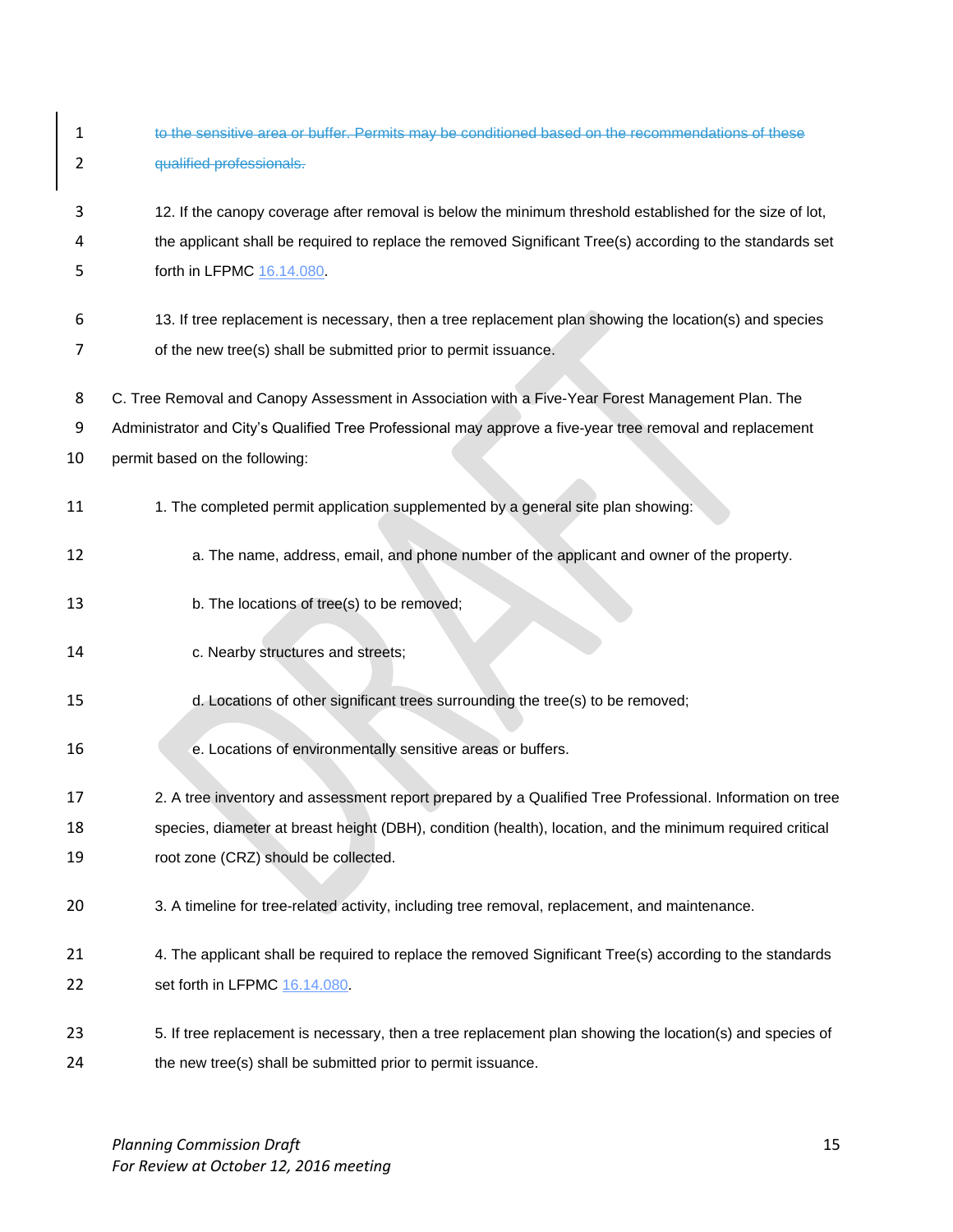- 1 6. The City's Qualified Tree Professional shall undertake annual site visits at the expense of the
- 2 applicant and submit annual progress reports to the Administrator for the five years that the permit is
- 3 valid. Changes to the approved plan may only be made with approval of both the Administrator and the
- 4 City's Qualified Tree Professional.

### 5 **16.14.080 Tree retention and replacement standards.**

6 This section provides standards for determining when and how trees must be retained or replaced. The City will

7 apply these standards when considering an application for a tree permit as described in LFPMC [16.14.040.](http://www.codepublishing.com/WA/LakeForestPark/html/LakeForestPark16/LakeForestPark1614.html#16.14.040)

8 A. The minimum standard for tree retention is determined by tree canopy coverage goal for the lot sizes and

9 land use types set forth in Table 1 below. Tree canopy coverage is measured by the percentage of canopy

10 provided by existing trees or the projected canopy coverage to be provided by newly planted or immature trees

11 (when such trees reach 30 years of age).

- 12
- 13
- 14
- 

15 **Table 1**

|                                                       | Canopy<br>Coverage<br>Goal |
|-------------------------------------------------------|----------------------------|
| Single-family lots greater than 15,000<br>square feet | 58%                        |
| Single-family lots 10,000 - 15,000<br>square feet     | 39%                        |
| Single-family lots less than 10,000<br>square feet    | 28%                        |
| Multifamily                                           | 15%                        |
| Commercial                                            | 15%                        |
| Southern Gateway Single Family                        | 15%                        |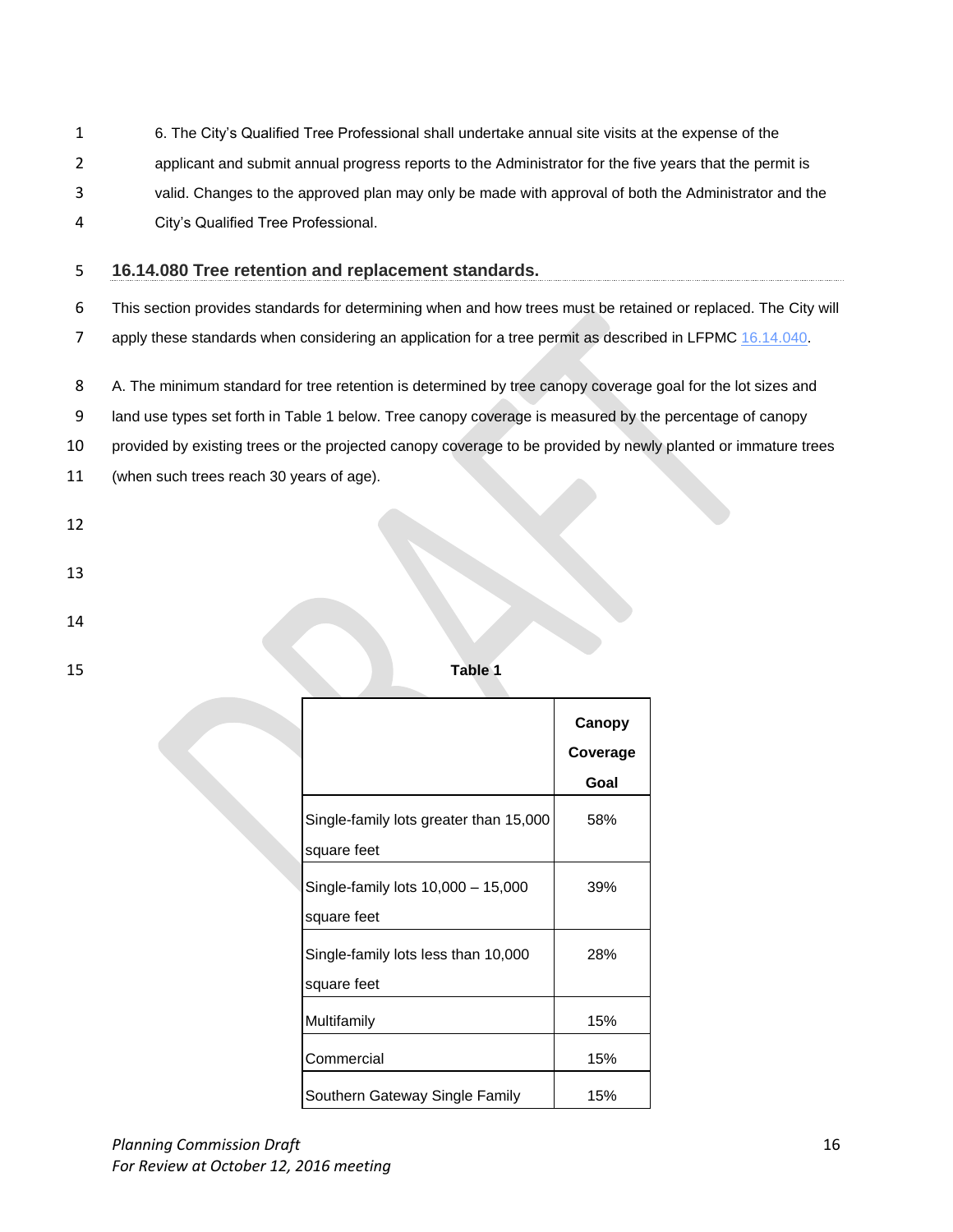|                             | Canopy<br>Coverage |
|-----------------------------|--------------------|
|                             | Goal               |
| Southern Gateway Transition | 10%                |
| Southern Gateway Corridor   | 5%                 |

 B. Canopy coverage shall be defined by the City's Qualified Tree Professional for all permits requiring arborist review. For permits not requiring arborist review, the Administrator may waive replacement requirements only when he or she can determine that the remaining canopy after removal will exceed the canopy coverage goal by at least ten percent.

C. Tree Replacement Requirements.

- 1. For all permits requiring arborist review, if the proposed tree removal will cause a lot's canopy coverage to fall below the canopy coverage goal shown in Table 1 above shall obtain administrator approval of and implement a tree replacement plan that brings canopy coverage to the applicable percentage specified in Table 1 above (when the replacement trees reach 30 years of age). Where the 10 lot on which tree removal occurs is below the canopy coverage goal shown in Table 1 prior to tree removal, the person removing the tree shall obtain administrator approval of and implement a tree replacement plan that brings canopy coverage to the percentage that existed prior to the proposed tree removal (when the replacement trees reach 30 years of age), except as noted in subsection (3) and (4) of this section.
- 2. For permits not requiring arborist review, one tree shall be replaced for each tree removed, except as stated in (B) above.
- 3. A person obtaining a tree removal permit associated with Major Development Activity or a Five-Year Forest Management Plan shall obtain administrator approval of and implement a tree replacement plan that achieves the applicable minimum canopy coverage specified in Table 1 above (when the replacement trees reach 30 years of age).
- 4. All Viable Landmark Trees removed shall require replacement of twice the canopy coverage removed (when the replacement trees reach 30 years of age), regardless of canopy coverage goal.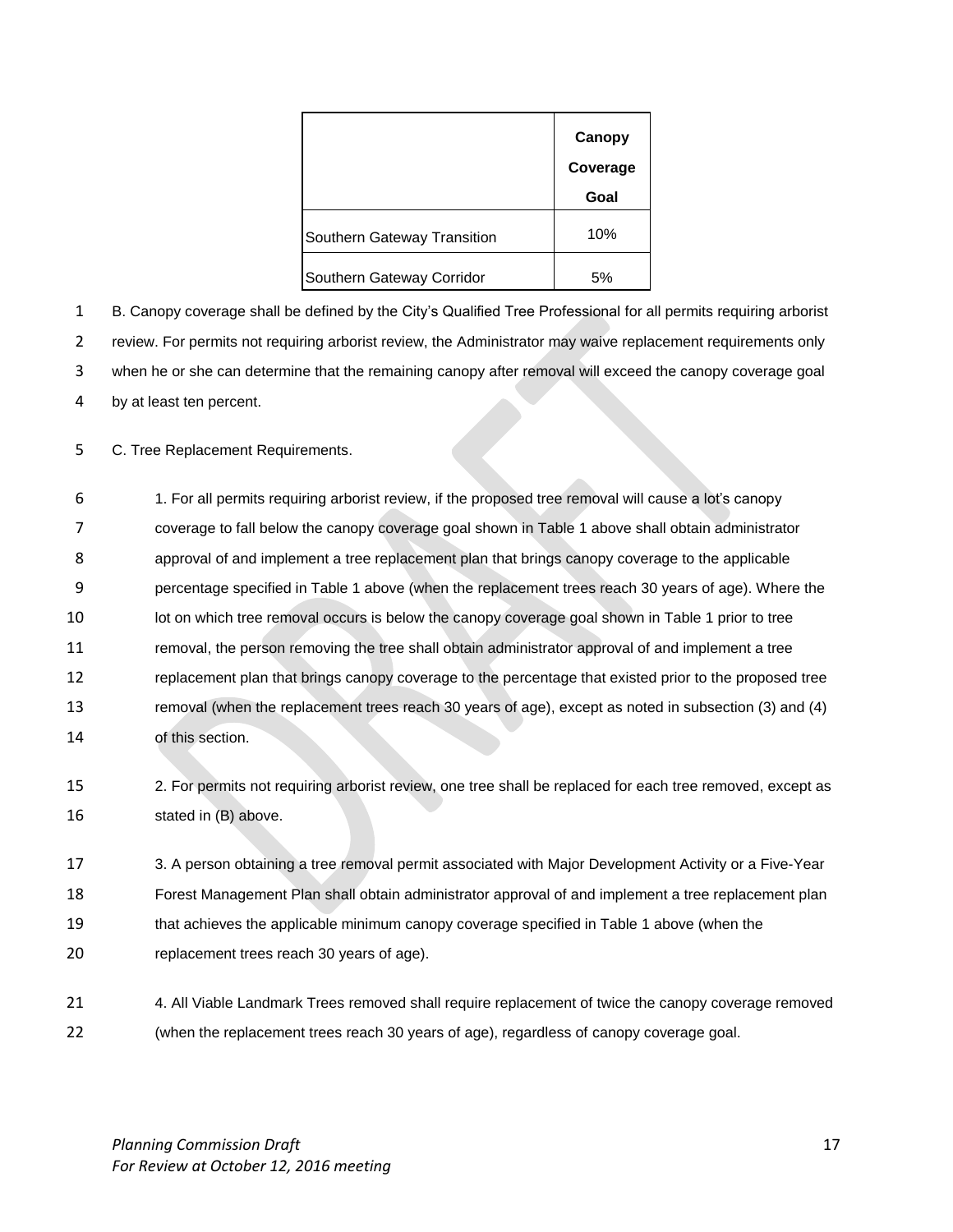- 5. The replacement tree species shall be selected from the approved general tree list for the City of Lake Forest Park which is maintained by the City. Trees listed as noxious or invasive species by King County, or prohibited in the general tree list are not acceptable for replacement or mitigation trees. In environmentally sensitive areas or their buffers, replacement trees must be native trees or acceptable substitutes, as defined by the general tree list. Any substitution of trees that are not on the general tree list, and any alternative methods of replacement, must be approved by the City's Qualified Tree Professional. 6. In environmentally sensitive areas and sensitive area buffers, trees removed shall be converted to wildlife habitat trees and all vegetation cut shall remain in the sensitive area or buffer, unless authorized **in writing by the City's Qualified Tree Professional.** 11 7. The minimum size of replacement trees should be: a. Deciduous trees, two inches caliper. b. Conifers, a minimum of four feet tall. 8. All trees must be containerized or balled and burlap stock and be planted according to industry standards. 9. All trees shall meet the minimum standards for size and quality according to the current edition of the ANSI Z60.1 standard for nursery stock. 10. A maintenance bond of 125 percent of the projected cost of tree replacement is required for all Major Development Activity projects, unless a fee-in-lieu of on-site replacement is paid into the City Tree Account. This bond will be maintained for 60 months after planting of the new trees. 21 11. The applicant is required to provide watering until replacement trees are independently viable. Replacement trees that die prior to meeting the definition of Significant Tree must be replaced by a replacement tree meeting the criteria of this section and any canopy coverage goal requirements that the expired tree was intended to provide. 25 D. Tree Tract Conservation Easement. New subdivisions and short subdivisions are required to create a tree
- 26 conservation easement tract. This tract-conservation easement. shall be selected to save existing high quality,
- 27 windfirm, long-term existing trees on the site. If suitable trees are not present, then the tree conservation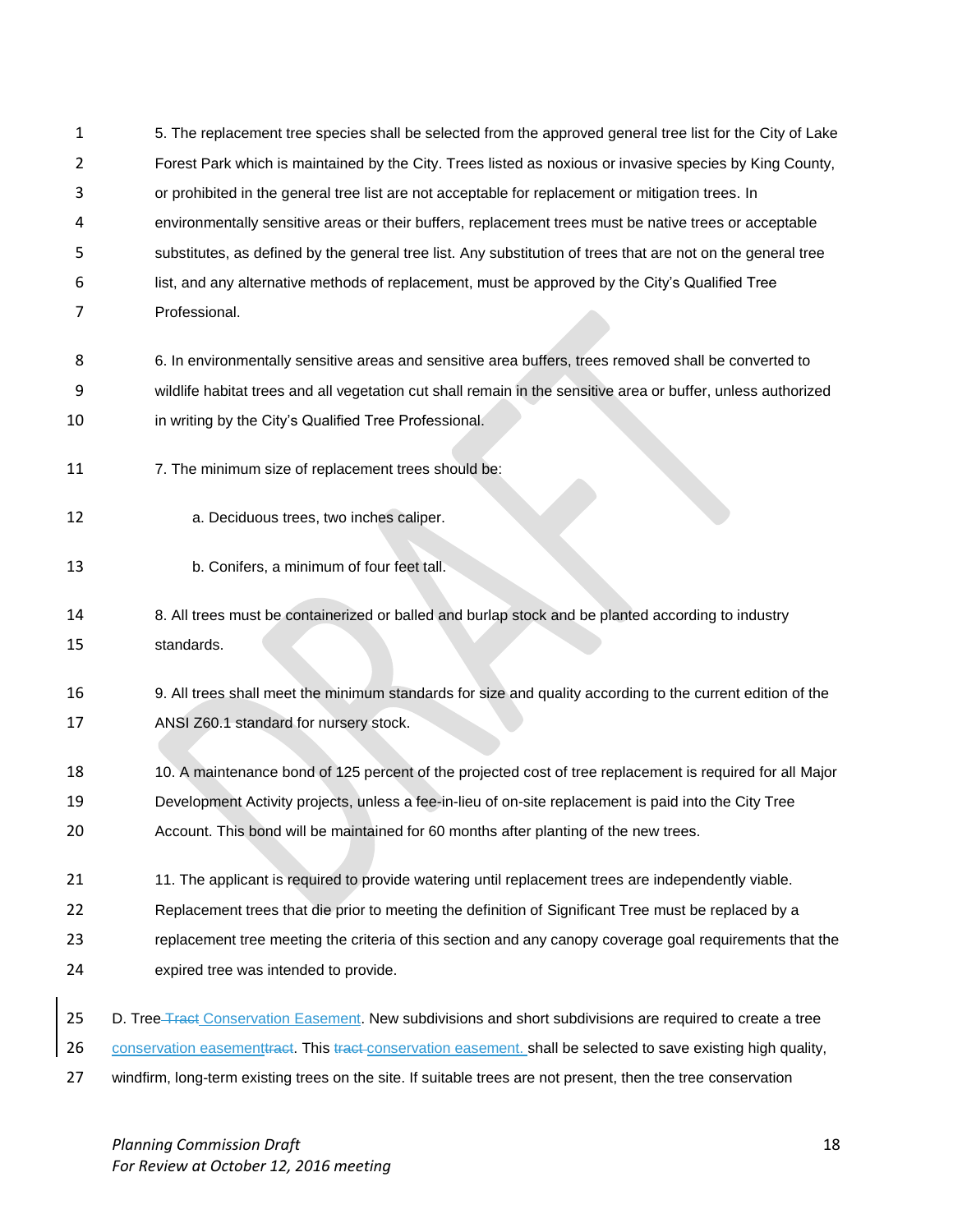| $\mathbf{1}$   | easement should abut other existing stands of off-site trees, or sensitive areas. If all or portions of the tree                                                                    |  |  |
|----------------|-------------------------------------------------------------------------------------------------------------------------------------------------------------------------------------|--|--|
| $\overline{2}$ | tractconservation easement are not treed, then the tractconservation easement shall be replanted to achieve                                                                         |  |  |
| 3              | full canopy coverage (100%) when the newly planted trees reach 45-30 years of age, excluding borrowed                                                                               |  |  |
| 4              | canopy from off-site trees.                                                                                                                                                         |  |  |
| 5              | 1. Criteria. A tree tractconservation easement shall meet the following criteria for approval:                                                                                      |  |  |
| 6              | a. The tree tractconservation easement shall equal fivefifteen percent of the gross project                                                                                         |  |  |
| 7              | area.                                                                                                                                                                               |  |  |
| 8              | b. No dimension of the easement may be less than 15 feet.                                                                                                                           |  |  |
| 9              | cb. A 15-foot setback shall be maintained from the edge of the tree tractconservation                                                                                               |  |  |
| 10             | easement and any structures.                                                                                                                                                        |  |  |
| 11<br>12       | de. A 5-foot setback shall be maintained from side-yard lot lines, unless the tree<br>tractconservation easement is contiguous to an existing stand of mature trees on the adjacent |  |  |
| 13             | property.                                                                                                                                                                           |  |  |
| 14             | ed. The tractconservation easement shall not overlap with a sensitive area tract.                                                                                                   |  |  |
| 15             | f. The boundary between the Tree Conservation Easement area and adjoining land shall be                                                                                             |  |  |
| 16             | identified with either split rail fencing or permanent signs.                                                                                                                       |  |  |
| 17<br>18       | g. Tree Conservation Easements shall be recorded on all documents of title or record for all<br>affected lots.                                                                      |  |  |
| 19             | E. All subdivisions or short subdivisions receiving tree permits shall have a condition on the face of the                                                                          |  |  |
| 20             | subdivision or short subdivision plat stating that minimum canopy must be achieved and maintained on each                                                                           |  |  |
| 21             | lot. [This provision should be made consistent with the In-lieu Fee provision (16.14.080.J). Either replacement                                                                     |  |  |
| 22             | must be done that meets the minimum canopy goal on site (as stated here) or it should state: except when the                                                                        |  |  |
| 23             | In-lieu Fee option is taken]                                                                                                                                                        |  |  |
| 24             | F. For tree permits associated with any Major Development Activity, a notice on title in the form required by                                                                       |  |  |
| 25             | LFPMC 16.16.190 shall be recorded by the permittee disclosing the tree permit and associated tree retention                                                                         |  |  |
| 26             | conditions required by this subsection.                                                                                                                                             |  |  |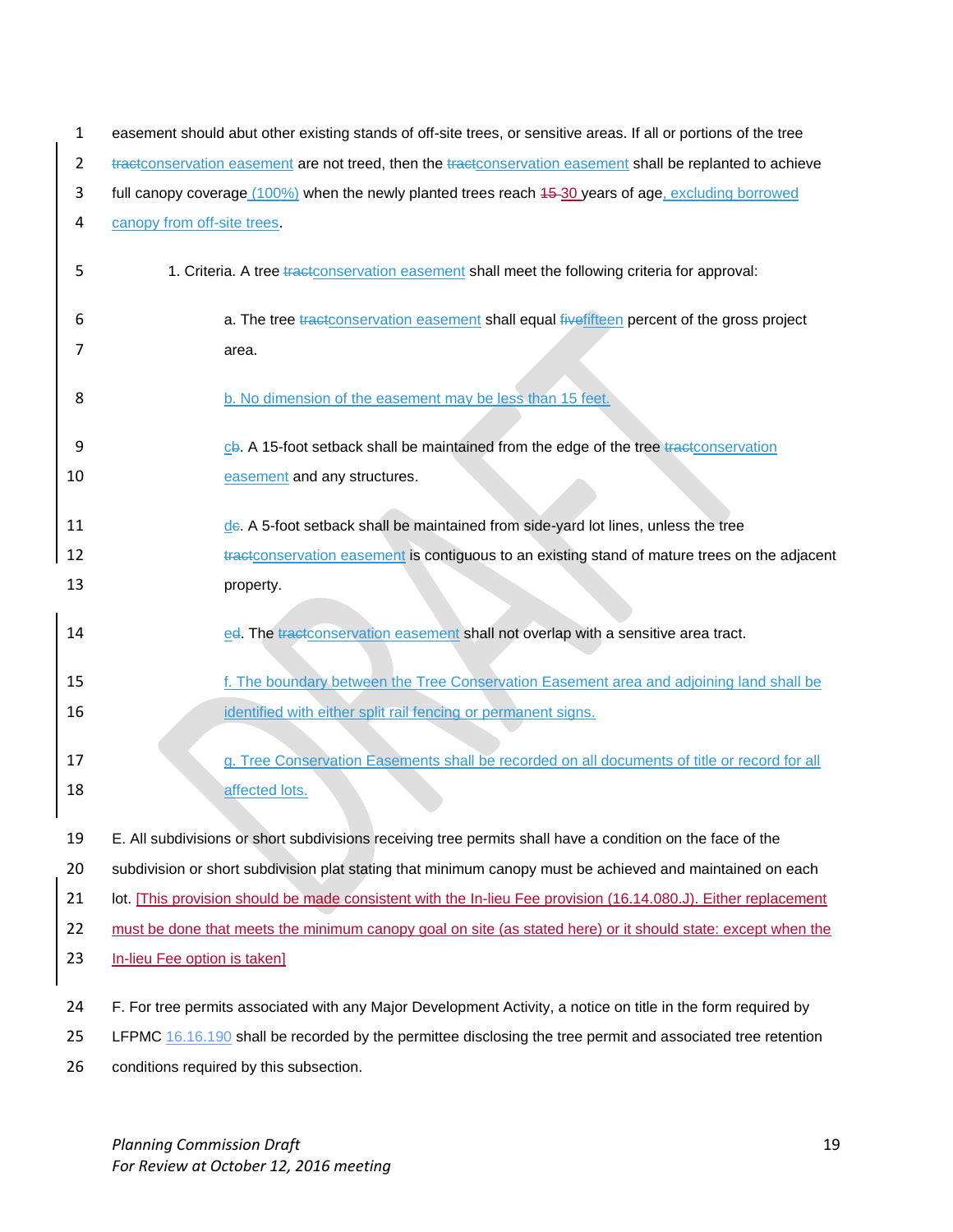|  | G. The priority for protection of healthy trees in developing, redeveloping, or existing lots that are being |  |  |  |
|--|--------------------------------------------------------------------------------------------------------------|--|--|--|
|--|--------------------------------------------------------------------------------------------------------------|--|--|--|

- modified is:
- 1. Existing Viable Trees in groups or stands;
- 2. Exceptional Trees or other high -quality open-grown, windfirm trees;
- 3. Landmark Trees;
- 4. Trees in sensitive area buffers, or adjacent to sensitive area buffers:
- 5. Trees that are interdependent with and therefore critical to the integrity of stands of other protected 8 trees;
- 6. Other individual trees that will be windfirm, high quality trees if retained;
- 7. Other trees that provide wildlife or riparian habitat, screening, buffering or other amenities;
- 8. Trees that help to protect neighbors' trees from windthrow, or other trees within required yard
- setbacks or on the perimeter;
- 9. Trees next to parks or other open space areas.
- H. The Administrator may require an applicant to implement other measures designed to mitigate the loss of
- trees, such as requiring the restoration of all or parts of the forest landscape and its associated benefits,
- including but not limited to:
- 1. Creation of wildlife habitat trees from trees which would otherwise be removed;
- 2. Replacement of ornamental trees with native shrubs and groundcover;
- 3. Replacement of high-risk or short-lived trees with healthy new trees more likely to survive;
- 4. Restoration of stream corridors with native vegetation; or
- 5. Protection of nonsignificant trees to provide for the successional stages of forest development.
- 22 I. Measurement of Canopy Coverage.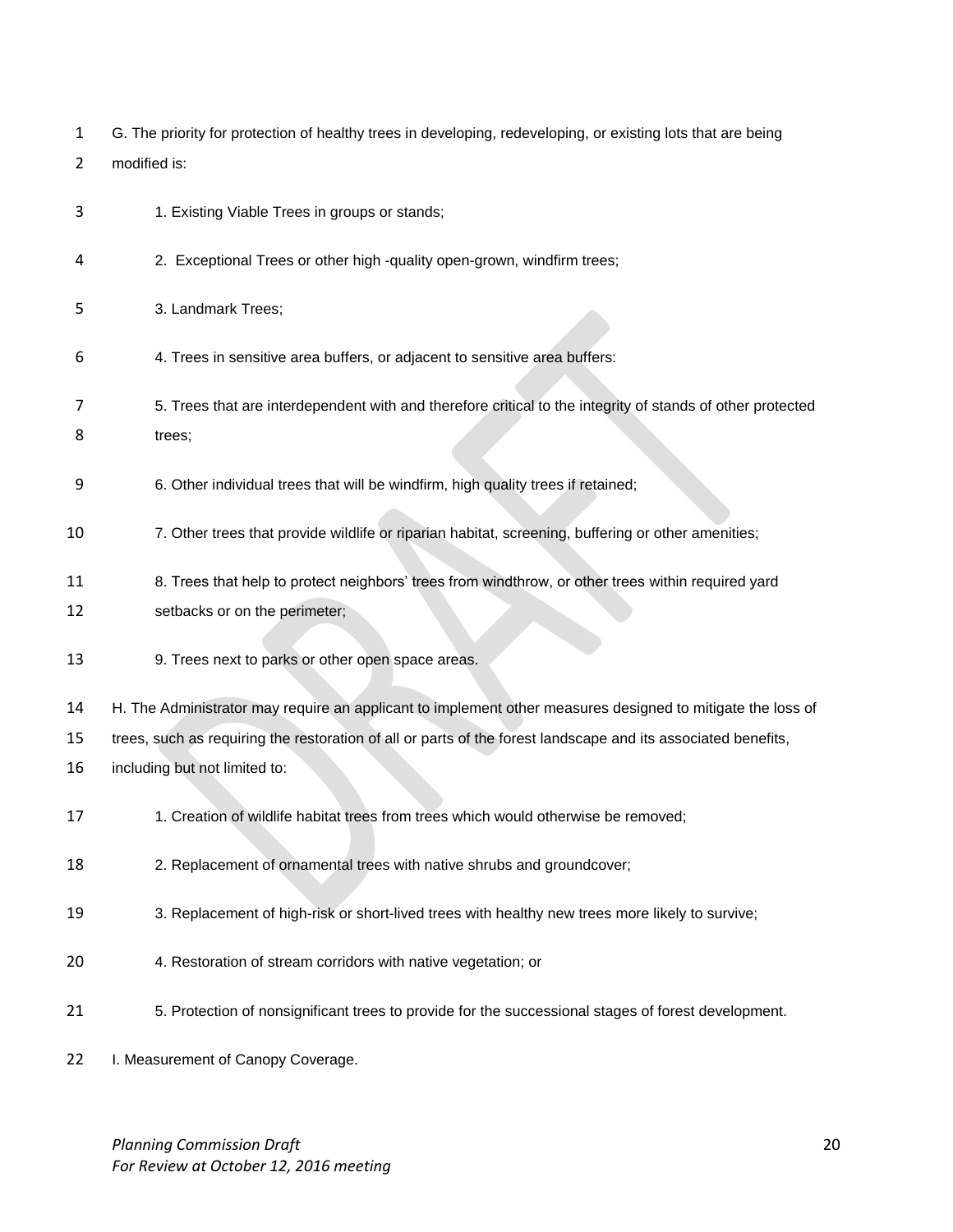- 1 1. Existing Open-Grown Trees.
- a. Measure the radius of the tree's canopy at its widest and narrowest points and calculate the average canopy radius for the tree.
- 4 b. Calculate the tree's canopy coverage  $(ft^2)$  using the average canopy radius and the formula:  $πr²$  where  $π = 3.1416$  and  $r =$  the canopy radius in feet.
- c. Add up the calculated canopy coverage for all trees on the parcel in square feet and divide by 7 the total lot area to determine the percentage canopy cover.
- 2. For contiguous stands of trees, traverse the perimeter of the stand within the parcel to calculate the area under the tree canopy and the resulting canopy percentage. In some cases, use of high-resolution aerial photography may be used for larger stands.
- 3. For newly planted or immature trees less than 30 years old, calculate the projected canopy coverage
- at age 30 using the information provided in the approved general tree list for the City of Lake Forest Park. Sum these canopy coverage areas to project the lot canopy coverage as trees reach an age of 30
- years.

J. On-Site Replacement In-lieu Fee.

 1. For applications where four or fewer trees are proposed for removal, the applicant may elect not to replace trees on site provided that the applicant pays an amount determined by a Qualified Tree Professional into the City tree account that is equivalent to the total cost for purchase and installation of each replacement tree and three years of maintenance for each replacement tree that would otherwise be required.

21 21 2. For applications where five or more trees are proposed for removal, the applicant may elect not to replace trees on site; provided, that the applicant pays an amount determined by a Qualified Tree Professional as stated in subsection 1 above. For the purposes of calculation of the in-lieu fee when five or more trees are removed, each tree not replaced on site will be subject to an in-lieu fee that is triple the value as established in subsection 1 above.

 3. For applications where landmark trees proposed for removal, the applicant may elect not to replace 27 trees on site; provided, that the applicant pays an amount determined by a Qualified Tree Professional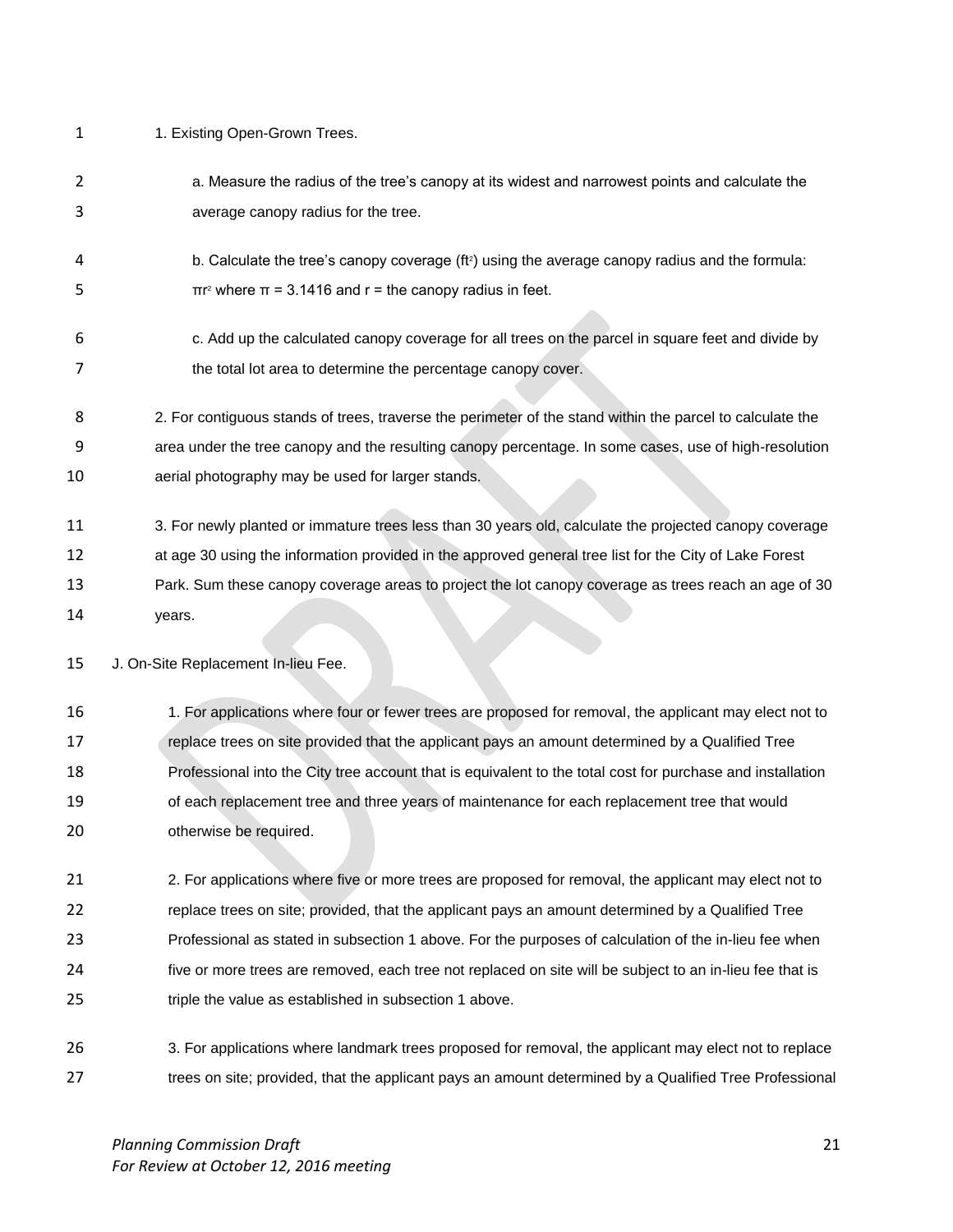- as stated in subsection 1 above. For the purposes of calculation of the in-lieu fee, each landmark tree not replaced on site will be subject to an in-lieu fee that is double the value established by subsections 3 1 and 2 above.
- K. Replacement Exemption. Tree removals are exempt from replacement requirements when the City's
- Qualified Tree Professional determines that the trees will be dead within the assessment period, typically three
- to five years from the date of the assessment.
- **16.14.090 Tree protection and design measures.**
- A. Tree Protection Measures. To ensure long-term viability of trees identified for protection:
- 1. All required tree protection measures shall be shown on the demolition, grading, and tree protection
- plan along with a timeline for tree protection activity.
- 2. All construction activities, including staging and traffic areas, shall be prohibited within five feet of the dripline of protected trees.
- 3. Tree protective fencing shall be installed at the limits of disturbance and completely around trees to be protected prior to any land disturbance unless otherwise delineated by the qualified tree professional.
- 4. Tree protective fencing shall be a minimum of four feet high, constructed of chain link or polyethylene 16 laminar safety fencing or similar material, subject to approval by the City. The fence must be constructed on steel posts with a minimum spacing of eight feet on center. "Tree Protection Area – Keep Out" signs 18 shall be posted visibly on all sides of the fenced areas. Tree protection fencing shall be maintained 19 throughout construction.
- 5. Where tree protection areas are remote from areas of land disturbance, and where approved by the City, alternative forms of tree protection may be used in lieu of tree protective fencing; provided, that the critical root zones of protected trees or stands of trees are clearly delineated with continuous rope or flagging and accompanied by "Tree Protection Area – Keep Out" signs.
- 24 6. Additional protection recommendations for At-Risk trees may be required by the City's Qualified Tree
- Professional, throughout the development process. Any At-Risk tree requiring removal due to
- **inadequate adherence to the City's Qualified Tree Professional's protection measures will be subject to**
- enforcement described in LFPMC 16.14.120 A.1.

*Planning Commission Draft* 22 *For Review at October 12, 2016 meeting*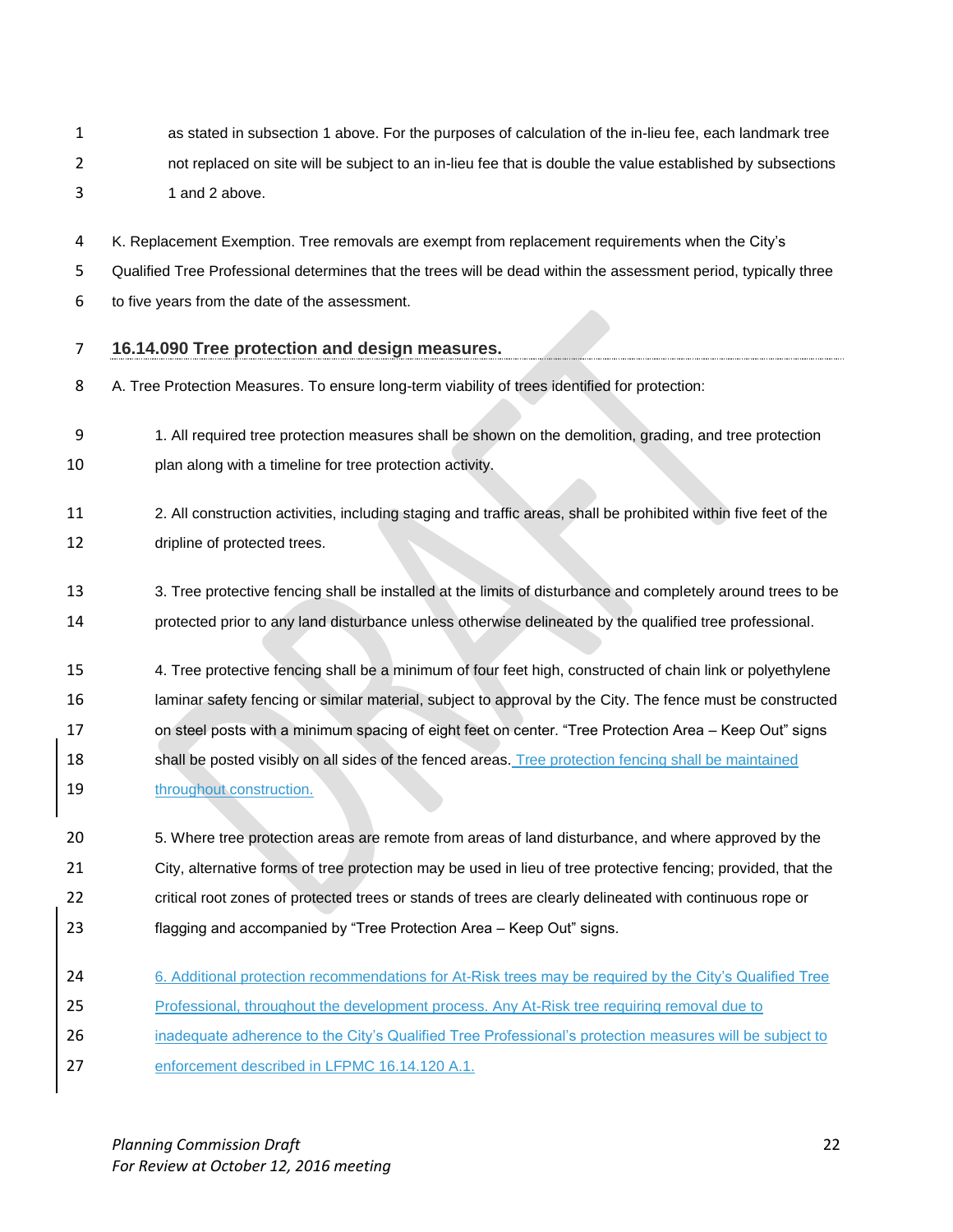| 1  | a. A "Protect tree" sign shall be prominently displayed on each fence adjacent to an At-Risk                       |  |
|----|--------------------------------------------------------------------------------------------------------------------|--|
| 2  | tree prior to the beginning of any construction activity. The sign shall be provided by the                        |  |
| 3  | Administrator. Removal of the sign or the fence is subject to a penalty according to LFPMC                         |  |
| 4  | 16.14.120.E.                                                                                                       |  |
| 5  | b. Tree protection fencing must be maintained with no material storage within that area                            |  |
| 6  | between the fencing and the tree.                                                                                  |  |
|    |                                                                                                                    |  |
| 7  | c. Removal of an At-Risk tree may be authorized only by written consent of the City's                              |  |
| 8  | Qualified Tree Professional when the Professional determines that the tree is no longer                            |  |
| 9  | Viable.                                                                                                            |  |
| 10 | B. Tree Health. In addition, the applicant shall support tree protection efforts by employing, as appropriate, the |  |
| 11 | following preventative measures, consistent with best management practices (BMPs) for maintaining the health       |  |
| 12 | of the tree:                                                                                                       |  |
|    |                                                                                                                    |  |
| 13 | 1. Pruning of visible deadwood on trees to be protected;                                                           |  |
| 14 | 2. Application of fertilizer to enhance the vigor of stressed trees;                                               |  |
| 15 | 3. Use of soil amendments and soil aeration in tree protection and/or replanting areas;                            |  |
|    |                                                                                                                    |  |
| 16 | 4. Mulching over tree dripline areas; and                                                                          |  |
| 17 | 5. Providing watering during and immediately after construction.                                                   |  |
|    |                                                                                                                    |  |
| 18 | C. Alternative Methods. The City may approve the use of alternative tree protection techniques if a protected      |  |
| 19 | tree will be protected to an equal or greater degree than through the techniques listed above, as determined by    |  |
| 20 | the City's qualified tree professional.                                                                            |  |
| 21 | D. Grading and Proximity to Structures, Utilities, and Roadways.                                                   |  |
|    |                                                                                                                    |  |
| 22 | 1. Structures, utilities, and roadways shall be set back at least five feet from the dripline or critical root     |  |
| 23 | zone (CRZ), whichever is greater of a protected tree, except where such structure is a raised deck, bay            |  |
| 24 | window, or other structure cantilevered or otherwise raised above the ground's surface so as not to                |  |
| 25 | disrupt the tree's roots.                                                                                          |  |

*Planning Commission Draft* 23 *For Review at October 12, 2016 meeting*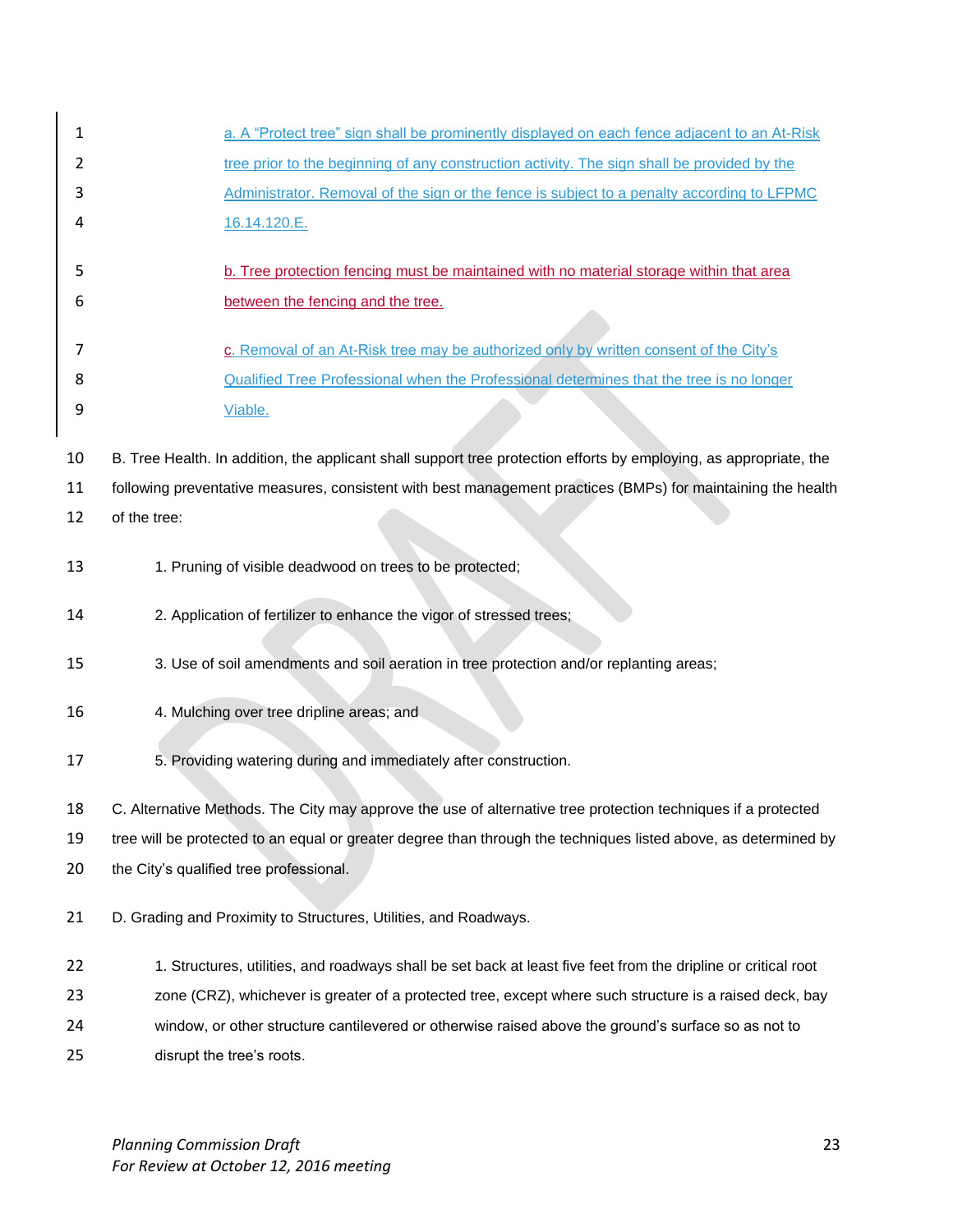2. Sidewalks, driveways, structures and utilities may be located within the dripline or critical root zone (CRZ) of a protected tree; provided, that construction methods and materials used will result in minimal disruption of the tree's roots, and that tree protection measures are proposed and approved by the City's qualified tree professional.

 3. The administrator may allow activities such as trenching, construction or an alteration of grades inside the five-foot setback from the dripline or critical root zone of a protected tree; provided, that the tree protection plan prepared by the qualified tree professional which demonstrates that the proposed activity will not adversely affect the long-term viability of the tree. Generally, no more than 20 percent of the root system of a tree should be impacted by this activity.

E. Site Development and Modification Guidelines. Site improvements shall be designed and constructed to:

11 1. Incorporate trees as a site amenity and to reflect a strong emphasis on tree protection.

- 2. Retain a forested look, value, and function after development or modification. Trees should be protected within vegetated islands and stands rather than as individual, isolated trees scattered **throughout the site.**
- 3. Building footprints, parking areas, roadways, utility corridors and other structures shall be designed and located taking into consideration tree protection opportunities.

 4. The project grading plans shall accommodate existing trees and avoid alteration to grades around existing significant trees.

## **16.14.100 Tree maintenance.**

20 A. All protected trees, required replacement trees, and/or relocated trees so designated on an approved permit and replanting plan, shall be maintained in healthy condition by the property owner unless otherwise approved 22 by the City in a subsequent permit. If the canopy coverage falls below the approved coverage granted by latest permit, the property owner will be required to plant replacement trees to achieve the approved canopy requirements.

B. Pruning.

1. Significant and other protected trees, as defined in this chapter, shall not be topped.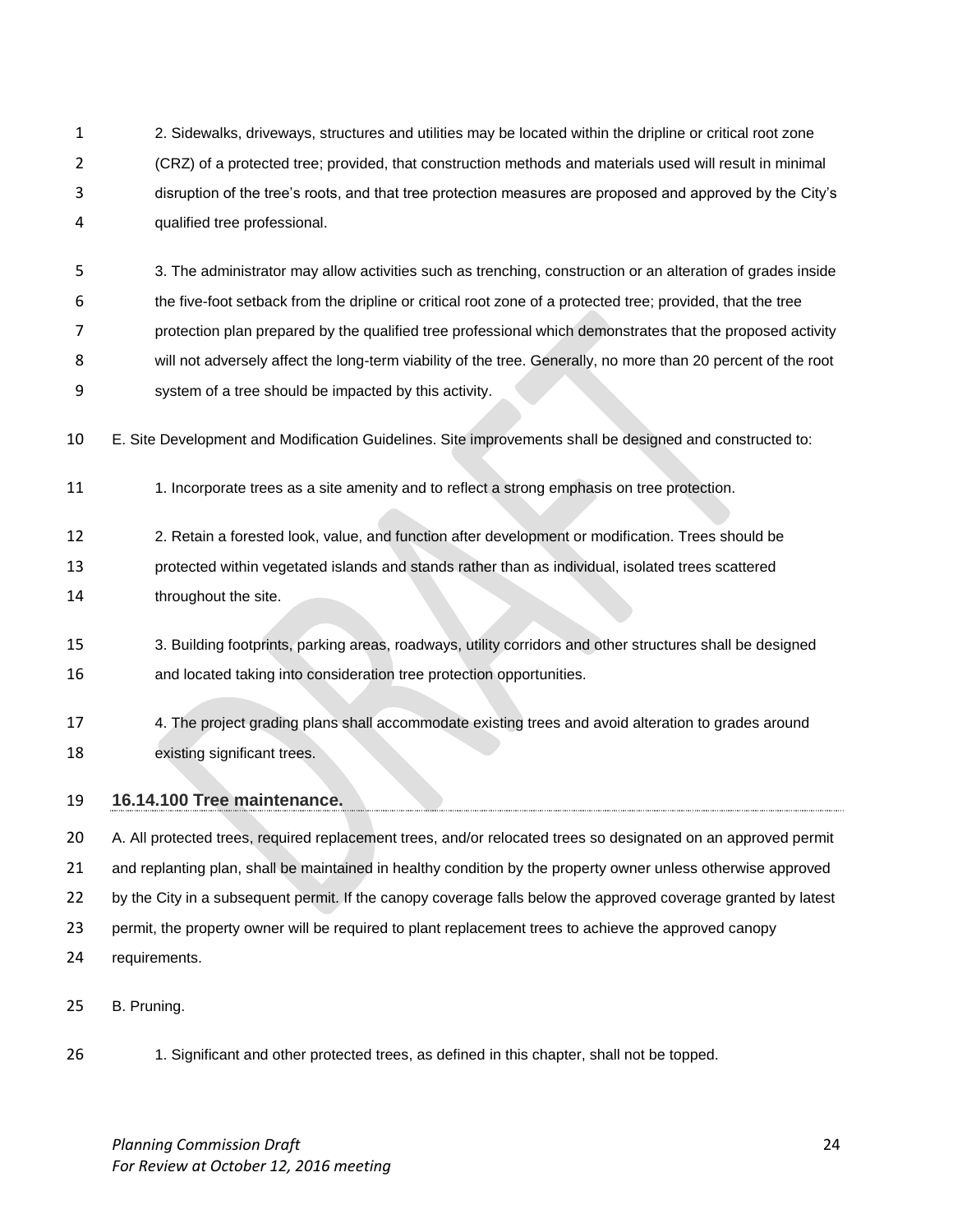- 2. Street trees shall be pruned only under the supervision of the Lake Forest Park public works department.
- 3. Pruning and maintenance of protected trees shall be consistent with the ANSI A300 standards and
- ISA best management practices for proper pruning.

#### **16.14.110 City tree account.**

- A. The City Council shall establish in the budget ordinance a City tree account in the general fund.
- B. The City shall credit to the City tree account:
- 8 1. All money paid to the City under LFPMC [16.14.080](http://www.codepublishing.com/WA/LakeForestPark/html/LakeForestPark16/LakeForestPark1614.html#16.14.080) and [16.14.120\(](http://www.codepublishing.com/WA/LakeForestPark/html/LakeForestPark16/LakeForestPark1614.html#16.14.120)A); and
- 2. Other monies allocated by the City Council.
- C. The City shall use the City tree account funds for the following purposes:
- 11 1. Acquiring, maintaining, and preserving forested areas within the City;
- 12 2. Planting and maintaining trees within the City; or
- 3. Other purposes relating to trees as determined by the City Council.

## **16.14.120 Enforcement.**

- A. Violations. Violations of this chapter may be addressed by the administrator pursuant to the provisions set
- forth below. As an additional or alternative remedy and/or penalty, the administrator may also enforce the

17 provisions of this chapter using the procedures set forth in LFPMC Chapter 1.25.

- 18 18 1. Removal of existing trees in violation of this chapter will require an appraisal of the tree value by the
- qualified tree professional using the trunk formula method in the current edition of the International
- Society of Arboriculture's Guide for Plant Appraisal. The cost of the appraisal shall be paid by the
- person(s) who removed existing trees in violation of this chapter.
- 2. Tree replacement to the value of the appraised value of removed trees is required.
- 3. Trees can be planted on the lot where trees were removed or the monetary value of the unplanted
- trees can be paid into the City tree account.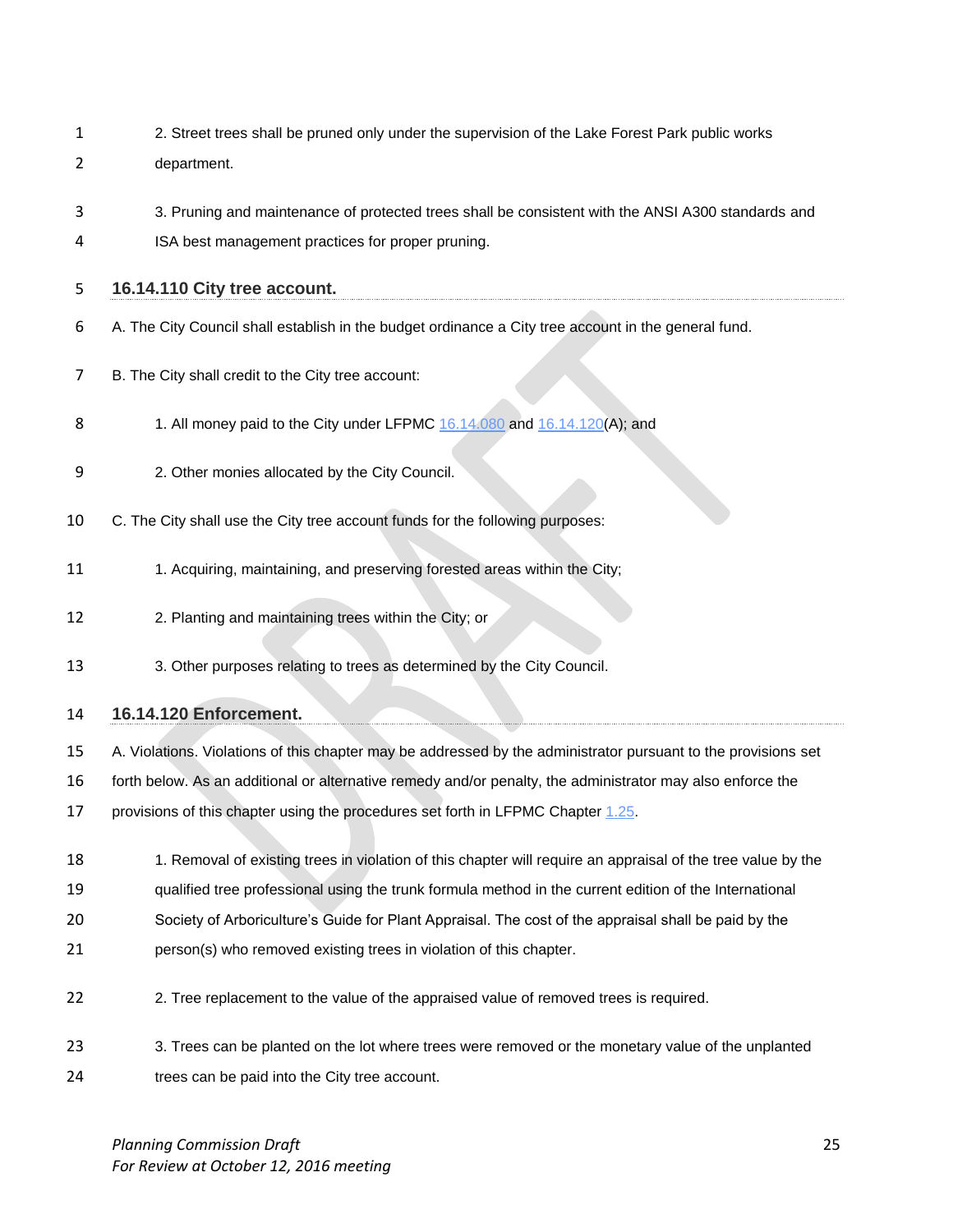B. Increased Permit Fees. In addition to or in place of any other remedy or penalty authorized by this code, the 2 administrator may charge a fee equivalent to triple the fee determined for an after-the-fact permit to any person who conducts unpermitted activity requiring a tree removal permit, or who fails to provide sufficient evidence

4 that such activity met the requirements of LFPMC [16.14.050,](http://www.codepublishing.com/WA/LakeForestPark/html/LakeForestPark16/LakeForestPark1614.html#16.14.050) Exemptions and Exceptions.

 C. Stop Work Order. If a violation of this chapter or an approved tree permit occurs on property on which work is taking place pursuant to a City of Lake Forest Park development or building permit, the building official may suspend some or all of the work as appropriate through issuance of a stop work order. The building official shall remove the stop work order when the City determines that the violation has been corrected or when the City

has reached an agreement with the violator regarding rectification of the violation.

 D. Any person who removes a tree in violation of the conditions of a tree removal permit or in violation of this chapter may be required to perform remedial measures ordered by the administrator. The following provisions shall apply in instances where such remedial measures are required:

- 13 1. All work shall be performed in accordance with permits obtained pursuant to this chapter.
- 2. Remedial measures must conform to the purposes and intent of this chapter and meet all requirements and standards of this chapter.
- 3. Remedial measures must be completed within the time frame specified by the administrator.
- 4. The cost of any remedial measures necessary to correct violation(s) of this chapter shall be borne by 18 the property owner and/or applicant.

 E. Penalties. The administrator may, in addition to the replacement tree requirement, impose a penalty of up to \$5,000 per tree for removal of or damage to significant trees in violation of this chapter. This penalty may be 21 imposed in addition to or in lieu of any penalty imposed pursuant to the procedures of LFPMC [1.25](http://www.codepublishing.com/WA/LakeForestPark/html/LakeForestPark18/LakeForestPark1871.html#18.71.070). A person may obtain administrative review of a penalty imposed under this subsection in accordance with the provisions of LFPMC [1.25.](http://www.codepublishing.com/WA/LakeForestPark/html/LakeForestPark18/LakeForestPark1871.html#18.71.070)

## **16.14.130 Requirements for tree services and others doing land clearing and tree**

- **removal.**
- A. In order to assure compliance with the standards and requirements of this chapter, private foresters,
- arborists, and logging and land clearing contractors or others and heavy equipment operators involved in land
- clearing operations in the City of Lake Forest Park shall be required to sign and submit a statement of tree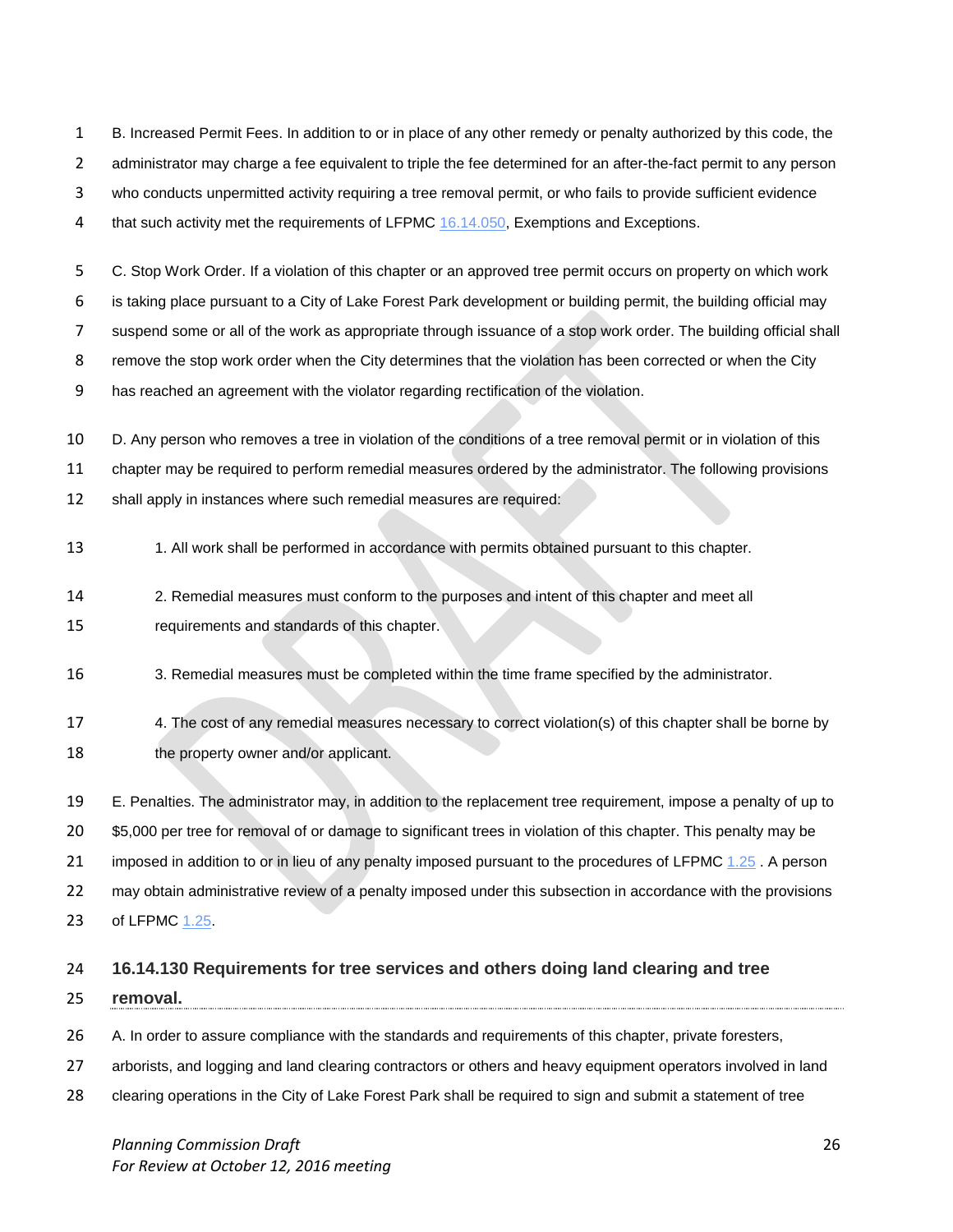canopy preservation and enhancement acknowledgment to the City of Lake Forest Park. This statement shall attest such arborist, forester, or contractor's knowledge of the City of Lake Forest Park's tree protection requirements. This statement shall be required in addition to the city business licensing requirements set forth 4 in LFPMC Chapter [5.02](http://www.codepublishing.com/WA/LakeForestPark/html/LakeForestPark05/LakeForestPark0502.html#5.02) and applicable to persons performing work in the City of Lake Forest Park. The required statement shall be in substantially the following form:

- 1. I, \_\_\_\_\_\_\_\_\_\_\_, a duly licensed professional contractor in the State of Washington, or professional 7 forester, hereby attest that I have read and am knowledgeable of Chapter [16.14,](http://www.codepublishing.com/WA/LakeForestPark/html/LakeForestPark16/LakeForestPark1614.html#16.14) Tree Canopy
- Preservation and Enhancement, of the City of Lake Forest Park Municipal Code.

 2. I further attest that, as a professional doing land clearing work in the City of Lake Forest Park, I am accountable for following the City's Tree Canopy Preservation and Enhancement requirements, including obtaining a tree removal permit, exemption, or exception prior to performing tree removal or 12 clearing work, as defined by Chapter [16.14](http://www.codepublishing.com/WA/LakeForestPark/html/LakeForestPark16/LakeForestPark1614.html#16.14) of the Lake Forest Park Municipal Code, as well as following all conditions and requirements of said permit, exemption, or exception. I agree to adhere to the tree maintenance standards of this chapter, the International Society of Arboriculture, and ANSI 300, including a prohibition on topping trees.

 3. I attest that if I fail to follow tree protection requirements, I will be held jointly responsible with the 17 landowner for any restitution required as a result of environmental damage determined by the City Qualified Tree Professional to be the result of improper tree removal or land clearing activities at the 19 site. This may result in claims against my bond pursuant to Section [18.27.040](http://www.codepublishing.com/cgi-bin/rcw.pl?cite=18.27.040) of the Revised Code of Washington and other monetary penalties as allowed by this Chapter or State law.

 B. Private professionals involved in land clearing operations who do not provide the above statement shall be 22 prohibited from performing tree removal and land clearing services in the City of Lake Forest Park. Said professionals who do not provide this statement and perform land clearing services in the City of Lake Forest Park shall be considered in violation of this chapter and may be prosecuted under this chapter, the City's civil penalties ordinance, or as otherwise provided by law. All professional arborists, foresters, loggers, or other land clearing contractors or heavy equipment operators involved in land clearing operations shall be jointly responsible with the landowner for any land clearing violation and restitution required at a site as a result of improper land clearing activity.

## **16.14.140 Liability.**